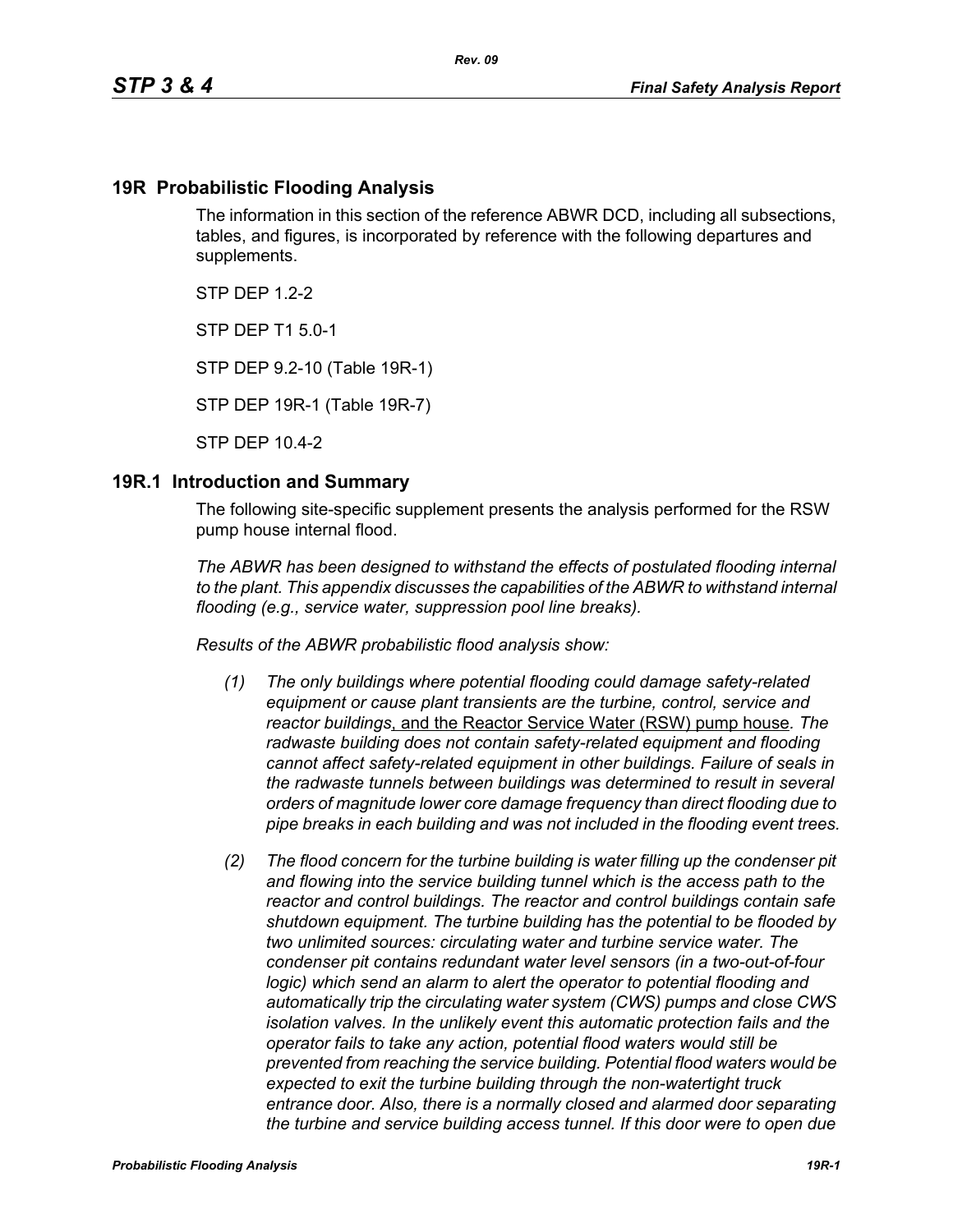*to water pressure from the flood, watertight doors at the entrances to the reactor and control buildings from the service building should prevent damage to safety-related equipment. Turbine service water (TSW) breaks must be manually mitigated by either tripping the pumps, or closing valves, or opening the truck entrance door. Sufficient time is available to complete these actions (greater than several hours) due to the relatively low TSW flow and the large size of the turbine building. CWS breaks dominate the CDF so no TSW event trees were completed. Thus, no impact on plant safety is expected from potential turbine building flooding. The estimated core damage frequency from turbine building flooding is extremely small for a plant with a low power cycle heat sink (PCHS) and is slightly higher for a high PCHS.*

*(3) The control building could potentially be flooded by the reactor building service water (RSW) system which is an unlimited source or by breaks in the Fire Water System. The control building has six floors but floor drains and stairwells would direct all potential flood waters to the bottom floor where the safety-related reactor building cooling water (RCW) system components are located. There are three divisions of RCW/RSW in physically separate rooms with watertight doors.*

*The RCW/RSW rooms in the control building lower level contain two sets of water level sensors in each division in a two-out-of-four logic. The first set of sensors send an alarm signal to the operator at 0.4 meter. The second set of sensors are actuated at 1.5 meters and send an alarm signal to the operator and trip the RSW pumps and close RSW system isolation valves in the affected division. Water remaining in the lines between the control building and the ultimate heat sink could be siphoned or* drained *into the control building. The water pumped into the control building prior to isolation of the RSW system and the water drained in from the RSW line outside is limited to affecting only one RCW division. The two other safety divisions (or alternate means) would remain undamaged and able to be used to achieve safe shutdown if necessary. The estimated core damage frequency from RSW flooding is extremely small.*

*Fire Water System breaks could cause flooding in all three safety divisions on a given floor since doors separating the divisions do not have sills. Floor drains and other floor openings in all three divisions ensure that postulated fire water breaks, if unisolated, will be directed to the first floor. The CDF for fire water flooding in the Control Building is extremely small.*

*The total control building flooding CDF is extremely small.*

(4) *The reactor building is adequately protected from flooding concerns by the following:*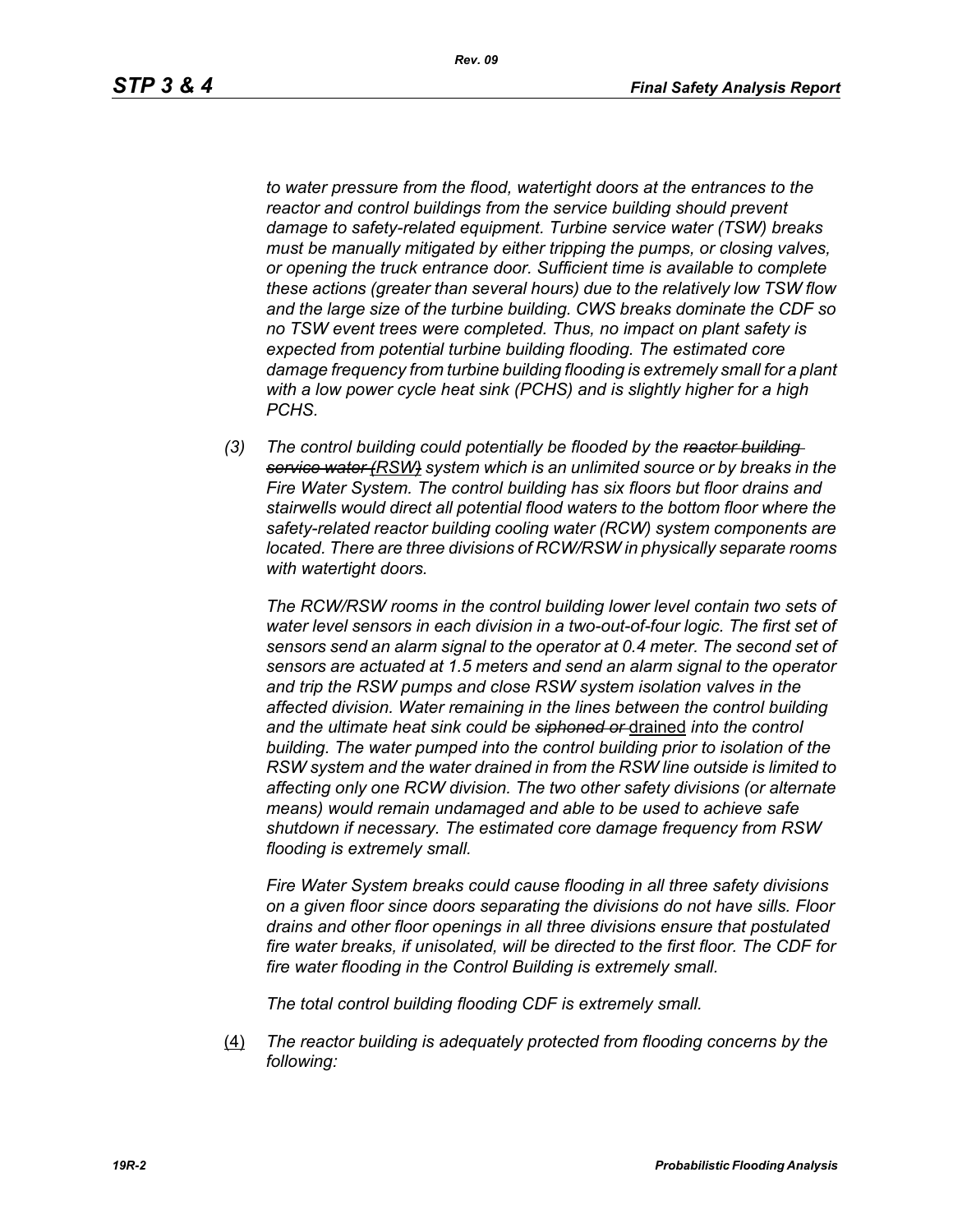(5) The RSW pump house could also be potentially flooded by breaks in the RSW system, which is an unlimited source of water from the Ultimate Heat Sink (UHS). The RSW pump house has two floors, the pump room floor at elevation (-) 18 ft, and the electrical and HVAC room at elevation 14 ft, and is divided into three physically separate sections, by 3 hour fire-rated concrete walls and 3 hour fire-rated watertight doors between the pump rooms and between the electrical and HVAC rooms. The watertight doors provide emergency and maintenance access to the rooms on each level. The watertight doors are capable of withstanding full flood pressure in either direction, and are alarmed at a security alarm station if open, and in the Control Room if not dogged closed.

The roof of the RSW pump house is at elevation 50 ft, which is above the site Design Basis Flood level. There are no openings into the RSW pump house below 50 ft. The entrance to the RSW pump house is from the roof.

Within each RSW pump rooms, two lines from the UHS, at approximately 8 ft elevation, supply water to the two, horizontal RSW pumps in each division through a normally open, locked open, manual valve. After the RSW pump, the associated RSW strainer, and the pump discharge isolation motor operated valve (MOV), the RSW supply lines combine into a single supply line per division with a division isolation MOV. RSW then passes into the divisionally separated RSW tunnel to supply the RSW/RCW heat exchangers in the basement of the Control Building. Return from the RSW/RCW heat exchangers enters the associated divisionally separated RSW tunnel, enters and passes through the RSW pump room, the return isolation MOV, and discharges to the UHS basin above the UHS operating water level.

The RSW supply line to each RSW pump is designed in accordance with break exclusion criteria, which eliminates pipe stress as a potential failure mechanism. In addition, UHS water is treated to minimize the effects of corrosion and fouling and the reinforced concrete wall common to the UHS basin and RSW pump house is designed with reduced allowable stresses to minimize the potential for concrete cracking.

Two sets of water level sensors in each division pump room are arranged in a two-out-of-four logic. The first set of sensors end an alarm signal to the operator at 0.4 meter. The second set of sensors are actuated at 1.5 meters and send an alarm signal to the operator and trip the RSW pumps and close the RSW motor operated isolation valves in the affected division. The RSW line before the automatic isolation valve in the pump discharge is isolable with operator action to unlock and close the normally open, locked open manual suction isolation valve.

With an unisolable break in a RSW line, the pump room will flood, the electrical and HVAC room above the pump room will flood, and water will exit the RSW pump house through HVAC ventilation intake and discharge penetrations in the roof of the RSW pump house (one set for each division)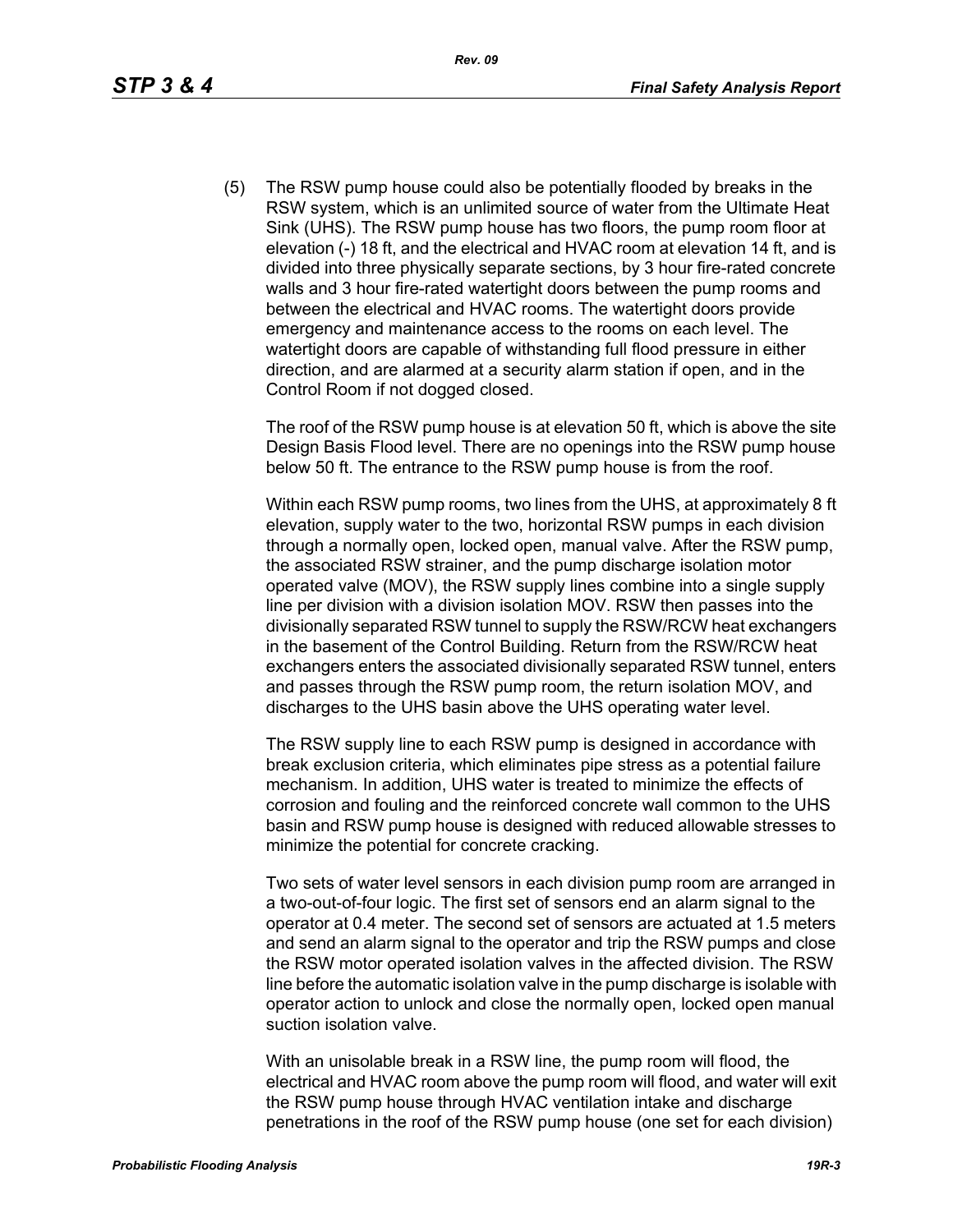disabling the associated RCW and essential core cooling system division. The other two safety division (or alternate means) would remain undamaged and able to be used to achieve safe shutdown. The estimated core damage frequency from RSW pump house flooding is extremely small.

Fire Water System breaks could cause flooding in a single RSW division, but the division separation described above serves to limit the effects of Fire Water System breaks to that RSW division. The expected flood effects from fire water system breaks in a single RSW division are not expected to be as severe as the RSW piping breaks analyzed because the flow rates are significantly less allowing more time for operator action to stop or reduce the flow. The core damage frequency for fire water flooding in the RSW pump house is extremely small.

The total RSW pump house flooding core damage frequency is extremely small.

(6) *(4) The total RSW pump house flooding core damage frequency is extremely small. The estimated total core damage frequency from internal flooding is very small for a high PCHS. This low risk level is attributable to the relatively*  low probability of large internal floods and the physical separation of certain *safety equipment in the ABWR design. It is highly unlikely that a single flood can result in loss of more than one safety division. Where there is a potential for large flood sources to affect equipment in more than one division, instrumentation for detecting the flood and isolating the flood source is provided. The two remaining safety divisions and alternate core cooling and decay heat removal features (e.g., AC independent water addition, power conversion system) give high assurance of achieving safe shut down.*

### **19R.3 Screening Analysis (Water Sources and Buildings)**

*In order to focus the flooding analysis on buildings and water sources that have the potential to cause flooding concerns, a screening analysis was completed to eliminate sources and buildings that, for various reasons, do not require further analysis.*

*The screening analysis was carried out for each of the buildings. From a safe shutdown perspective, the radwaste building does not contain any equipment that is required for safe shutdown and because of physical separation, flooding cannot affect safe shutdown equipment in other buildings. Therefore, the radwaste building was not evaluated further for flooding concerns. Failure of seals in the radwaste tunnels between buildings was determined to result in several orders of magnitude lower core damage frequency than direct flooding due to pipe breaks in the buildings and was not included in the flooding event trees. Adequacy of these seals should be confirmed by the COL applicant. The turbine building does not contain any safe shutdown equipment but a flood could cause a turbine trip which is an accident initiator. Also, the turbine building is next to the service building which is the access to the reactor and control buildings and so flooding between the two buildings must be considered. The reactor and the control buildings*, and the RSW pump house *contain safe shutdown equipment (e.g., RHR, RCIC, HPCF, RSW, Class 1E batteries). The flooding analysis*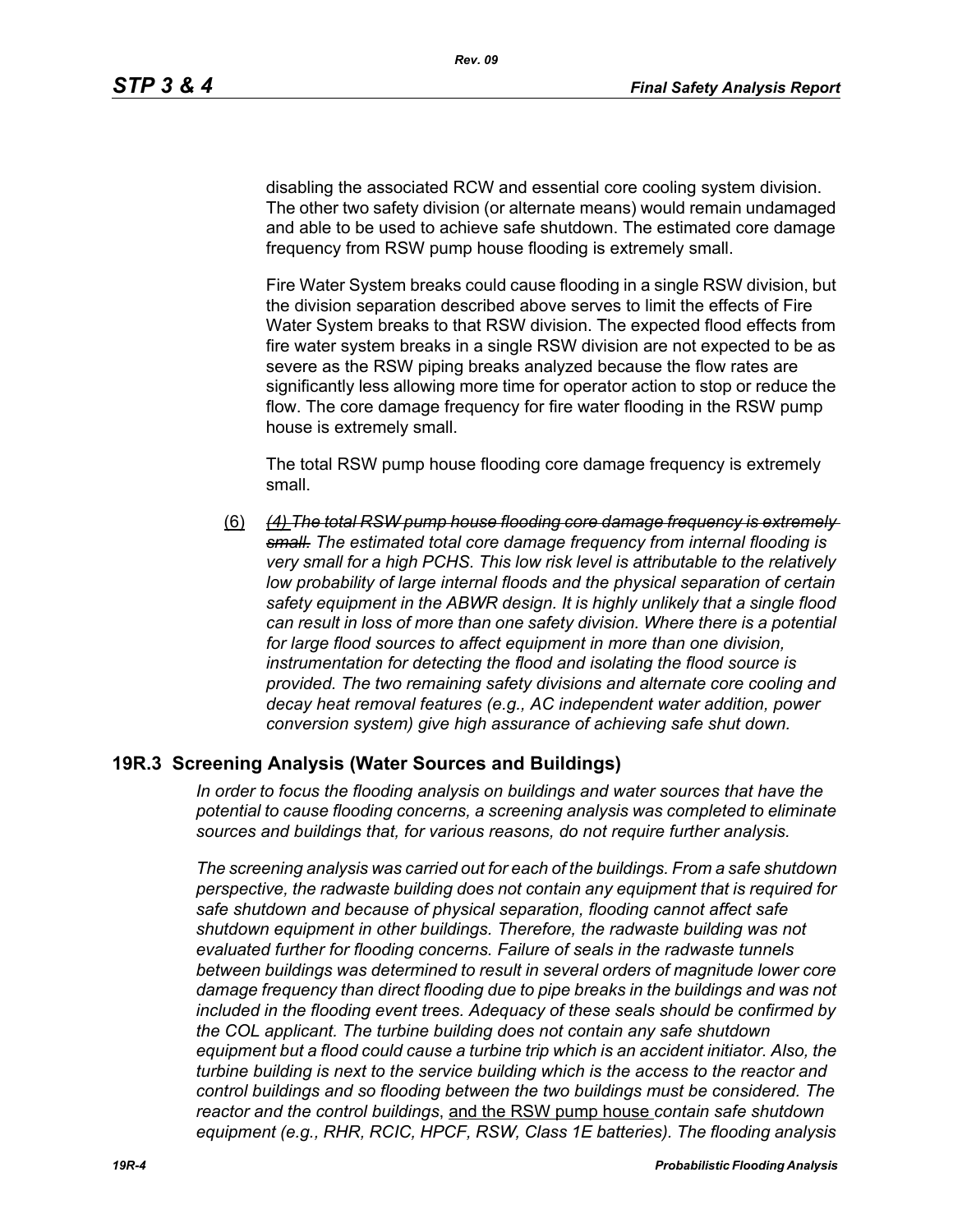*will thus focus on the turbine, control, service and reactor buildings*, and the RSW pump house*, all of which either contain safety-related equipment or where flood damage could result in plant transients.*

# **19R.4 Deterministic Flood Analysis**

The following site-specific supplement presents the analysis performed for the RSW pump house internal flood.

*This subsection summarizes the physical design features of the ABWR that are capable of mitigating the effects of potential floods. A more detailed discussion of ABWR flooding features is contained in Tier 2 Subsection 3.4. The analysis will focus on the turbine, control, and reactor buildings,* and the RSW pump house.

# **19R.4.2.4 Watertight Doors**

STP DEP T1 5.0-1

The following site-specific supplement presents the analysis performed for the RSW pump house internal flood.

*ECCS equipment rooms on the first floor of the reactor and control buildings*, the RSW pump rooms, and the RSW electrical and HVAC rooms *have watertight doors. Also, external entrances to the control and reactor buildings below* flood *level* (Refer to Section 3.4) *have watertight doors.* The external entrance to the RSW pump house is above the design basis flood level. *The entrance to other divisional rooms have fire rated doors. These doors are normally closed and are included in the security surveillance system. These doors can be opened only with a card key and if left open security personnel will be alerted immediately. This system gives high assurance that the divisional separation will not be breached due to a door being inadvertently left open. The alarm system can detect if a watertight door is closed but not if it is dogged.*  The watertight doors in the RSW pump house are alarmed in the Control Room if the door is not dogged. *A once per shift walkdown will ensure that watertight doors remain dogged when not in use.*

## **19R.4.2.5 Floor Drains**

The following site-specific supplement presents the analysis performed for the RSW pump house internal flood.

*The reactor and control buildings*, and the RSW pump house *contain floor drains to direct potential flood waters to rooms where sumps and sump pumps are located. The drain system is sized to withstand breaks in the fire water system which is the most probable flood source for these two buildings. Sizing of the drain system will include provisions for plugging of some drains by debris.*

# **19R.4.3 Turbine Building Features**

 $STP$  DFP 12-2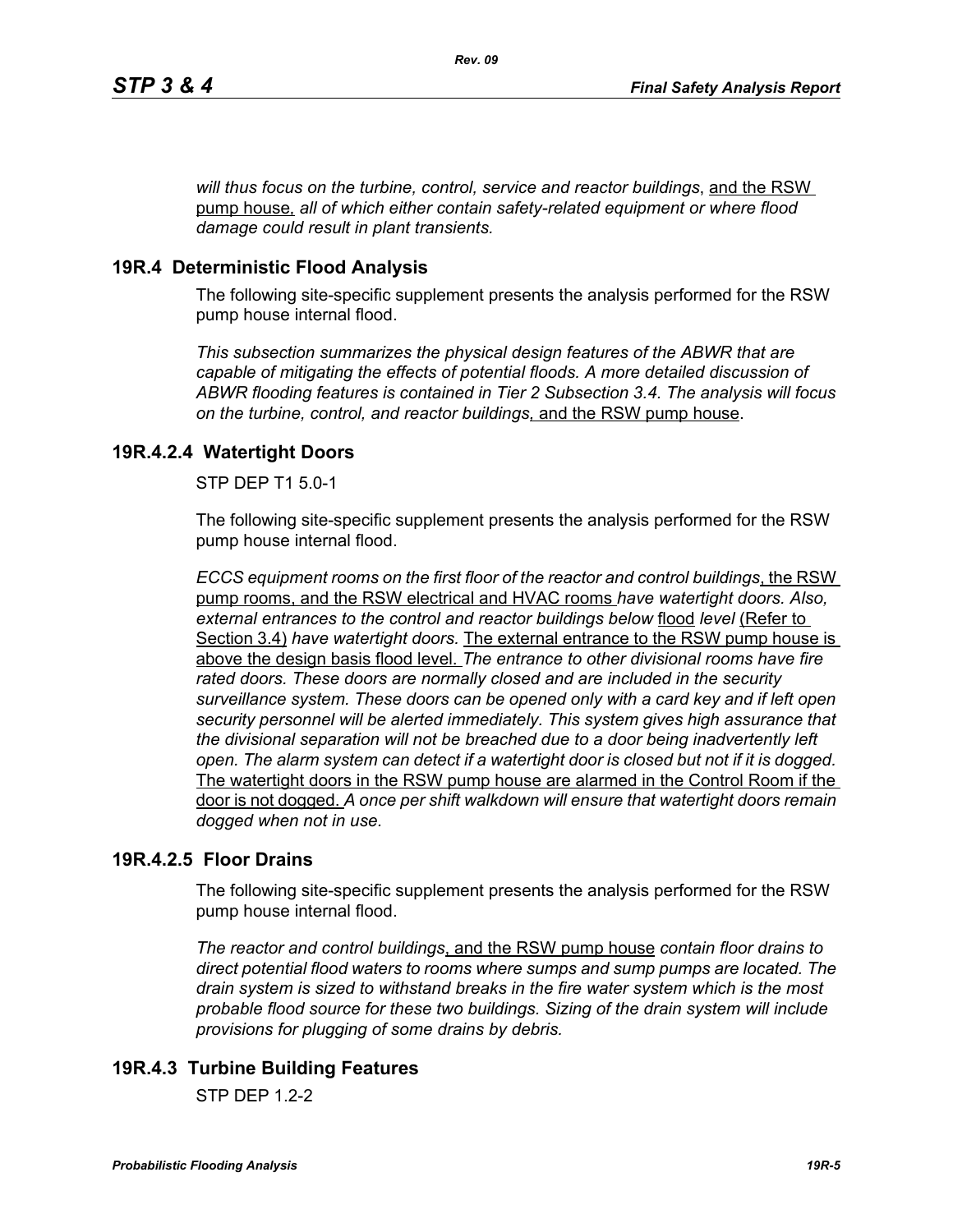*There is no safety-related equipment located in the* The *turbine building. It is included as part of the detailed flood analysis because it containsnon safety-related equipment (e.g., condenser, condensate pumps) that could be used to achieve safe shutdown if required, a turbine building flood could result in a turbine trip which is a transient initiator, and because it is connected to the control and reactor buildings through the service buildings access tunnel. Since the control and reactor buildings contain safetyrelated equipment, interbuilding flooding must be addressed.*

STP DEP 10.4-2

*If either the circulating or turbine service water systems were to develop a leak and flood the turbine building, several features exist to mitigate the consequences of the flood. There are* four circulating water pumps and three turbine service water pumps with **threefour** circulating water pumps and two turbine service water pumps in operation *supplying water* from the intake structure to the screenhouse *to the turbine building. Each pump has an associated motor operated isolation valve* with the isolation valve on any idle circulating water pump closed. *The condenser pit has redundant water level sensors arranged in a two-out-of-four logic. If flooding were to occur, the level sensors would alert the control room operator, trip the CWS pumps and close CWS valves. For breaks in the TSW system, adequate time (greater than 2 hours) is available for operator action to trip pumps, or close isolation valves, or open the truck entrance door.*

### **19R.4.4 Control Building**

STP DEP 19R-1

*The RCW/RSW rooms contain two sets of diverse safety grade level sensors in a two out of four logic. The first set is located at 0.4 meters from the floor and is intended to alert the control room operator to investigate for the presence of water in the RCW/RSW rooms. The second set of sensors are located at 1.5 meters and informs the control room operators that a serious condition exists that needs immediate attention. In addition, the upper level sensors trip the RSW pumps and close*  redundant supply side *motor operated isolation valves in the RSW system of the affected division.* Redundant motor-operated valving is provided to ensure that the UHS basin water does not gravity drain to the control building.

*Anti-siphon capability (e.g., vacuum breakers, air breaks) is included to prevent continued flooding in the event that the RSW pump is tripped but the isolation valves do not close. Figure 19R-2 depicts the RSW system. Given that the pumps have tripped, actuation of the anti-siphon* redundant automatic isolation *capability will terminate the flood. The ABWR UHS cannot gravity drain into the control building.*

*From the above, it is concluded that the only flooding concern in the control building is a leak in the RSW system that threatens the RCW system motors in the RCW/RSW*  rooms. If the upper level sensor alarms, it is a clear indication of a major RSW system *leak in the RCW/RSW room.*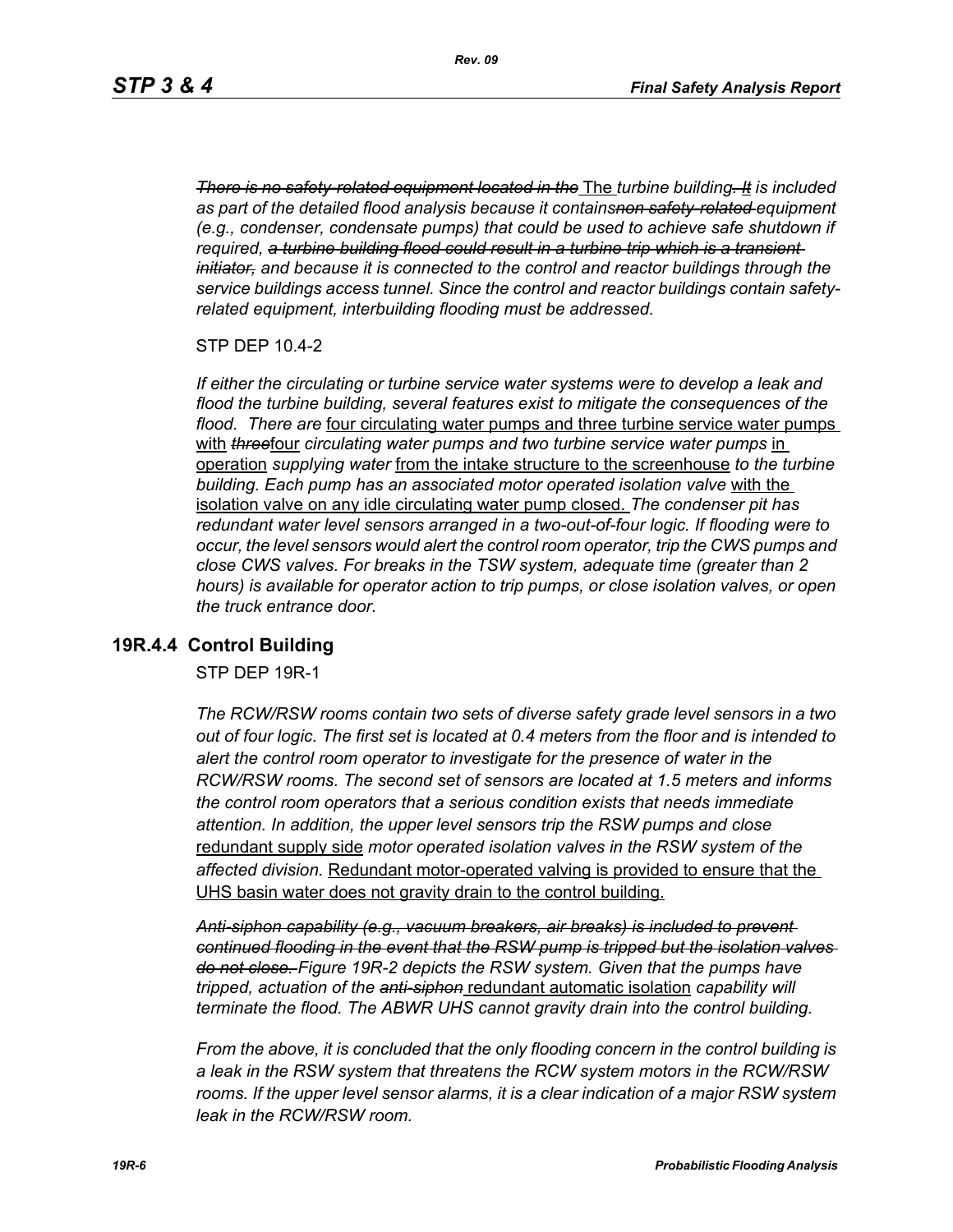*The following assumptions are used in this "worst case" control building flood:*

- *(1)* The ultimate heat sink (UHS) is at an elevation higher than the control building RCW/RSW rooms such *thanthat* draining *siphoning* of UHS water through the RSW system to the RCW/RSW rooms is possible.
- *(2) There is a maximum* approximately *of* 580*4000 meters of pipe (*270 m*2000 each for supply and* 310 m *return) between the UHS and RCW/RSW room which can be discharged to RCW/RSW room following RSW pump trip.*
- *(3) The size of the RSW crack is about 103 cm2 (16 in2) per ANSI/ANS-58.2 and BTP MEB 3-1.*
- *(4) The leak occurs in the RCW/RSW room.*
- *(5) No operator action was assumed.*

*The results of this "worst case" control building flood are:*

- *(1) A leak occurs in the RCW/RSW room with the RSW pump running and the lower level sensor alarms at 0.4 meters.*
- *(2) The water level continues to rise and reaches the high level sensor. The RSW pumps in the leaking division are tripped* and redundant supply isolation valves are automatically isolated *at 1.5 meters*.
- *(3) Water flows into the RCW/RSW room from the 4000*580 *meters of RSW pipe outside the control building.*
- *(4) No water leaves the flooded room and only one division of RCW is affected.*

### **19R.4.6 RSW Pump House**

The following site-specific supplement presents the analysis performed for the RSW pump house internal flood.

The RSW pump house contains the safety-related RSW pumps and support equipment that could be used to achieve safe shutdown. Potential flooding of the RSW pump house could thus negatively impact the plant's ability to reach and maintain safe shutdown.

Of the two sources of water in the RSW pump house listed in Table 19R-1, the fire water system flowrate is low and the system contains a flow alarm to alert the operator to a potential flooding condition. Adequate time would be available to locate and isolate fire water system leaks before any safety-related equipment would be damaged.

The only flooding concern in the RSW pump house are potential leaks in the RSW system from the UHS, which is an unlimited source. Leaks in the RSW piping could cause flooding damage to the RSW pumps in the bottom floor and, if unisolated, the electrical and HVAC equipment in the floor above. The three RSW divisions are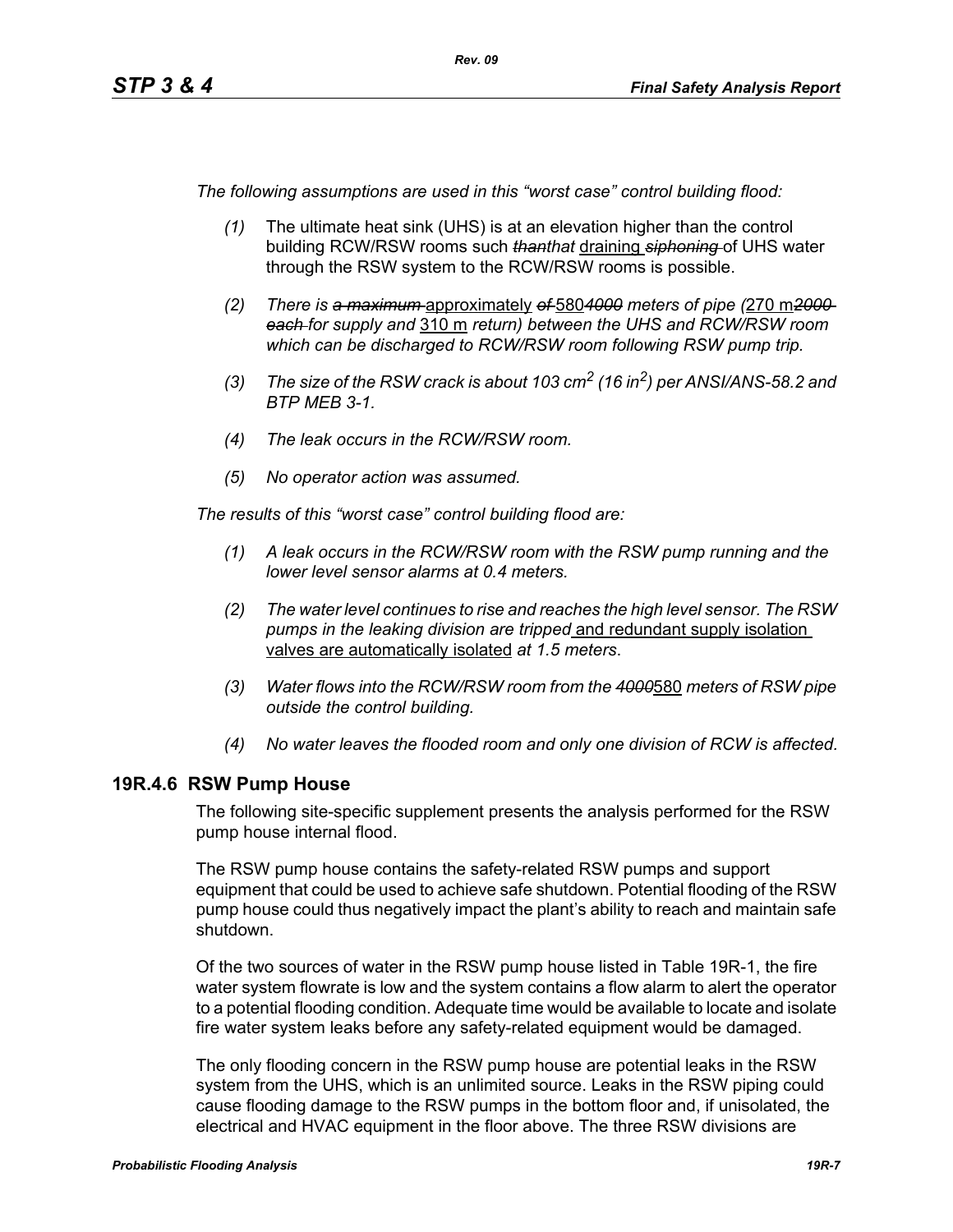physically separated into watertight compartments to the roof level. Each room is equipped with a sump pump.

Two sets of water level sensors in each division pump room are arranged in a two-outof-four logic. The first set of sensors send an alarm signal to the operator at 0.4 meter. The second set of sensors are actuated at 1.5 meters and send an alarm signal to the operator and trip the RSW pumps and close the RSW motor-operated isolation valves in the affected division. The RSW line before the automatic isolation valve in the pump discharge is isolable with operator action to unlock and close the normally open, locked open manual suction isolation valve.

From the above, it is concluded that the only flooding concern in the RSW pump house is an unisolable leak in the RSW piping that threatens the RSW motors and associated support equipment. If the upper level sensor alarms, it is a clear indication of a major RSW system leak in the RSW pump house.

The following assumptions are used in this "worst case" RSW pump house flood:

- (1) The size of the RSW crack is approximately 103  $\text{cm}^2$  (16 in<sup>2</sup>) per ANSI/ANS-58.2 and BTP MEB 3-1.
- (2) The leak occurs in the RSW pump room.
- (3) No operator action was assumed.

The results of this "worst case" RSW pump house flood are:

- (1) A leak occurs in the RSW pump room and the lower level sensor alarms at 0.4 meters.
- (2) The water level continues to rise and reaches the high level sensor. The RSW pumps in the leaking division are tripped at 1.5 meters.
- (3) Water flows into the RSW room from the UHS.
- (4) No water leaves the flooded division until it exits the HVAC supply and return at the roof of the RSW pump house. Only a single division of RSW and ECCS is affected.

From the above, it is concluded that there are no flooding concerns in the RSW pump house because most sources of water are either not large enough or leak at small enough rates that no equipment damage could reasonably occur. The only potential water source of concern is the RSW system and only one division of RSW would be affected. The reactor could be brought to safe shutdown using equipment from the other two divisions.

#### **19R.5.2 Methodology**

The following site-specific supplement presents the analysis performed for the RSW pump house internal flood.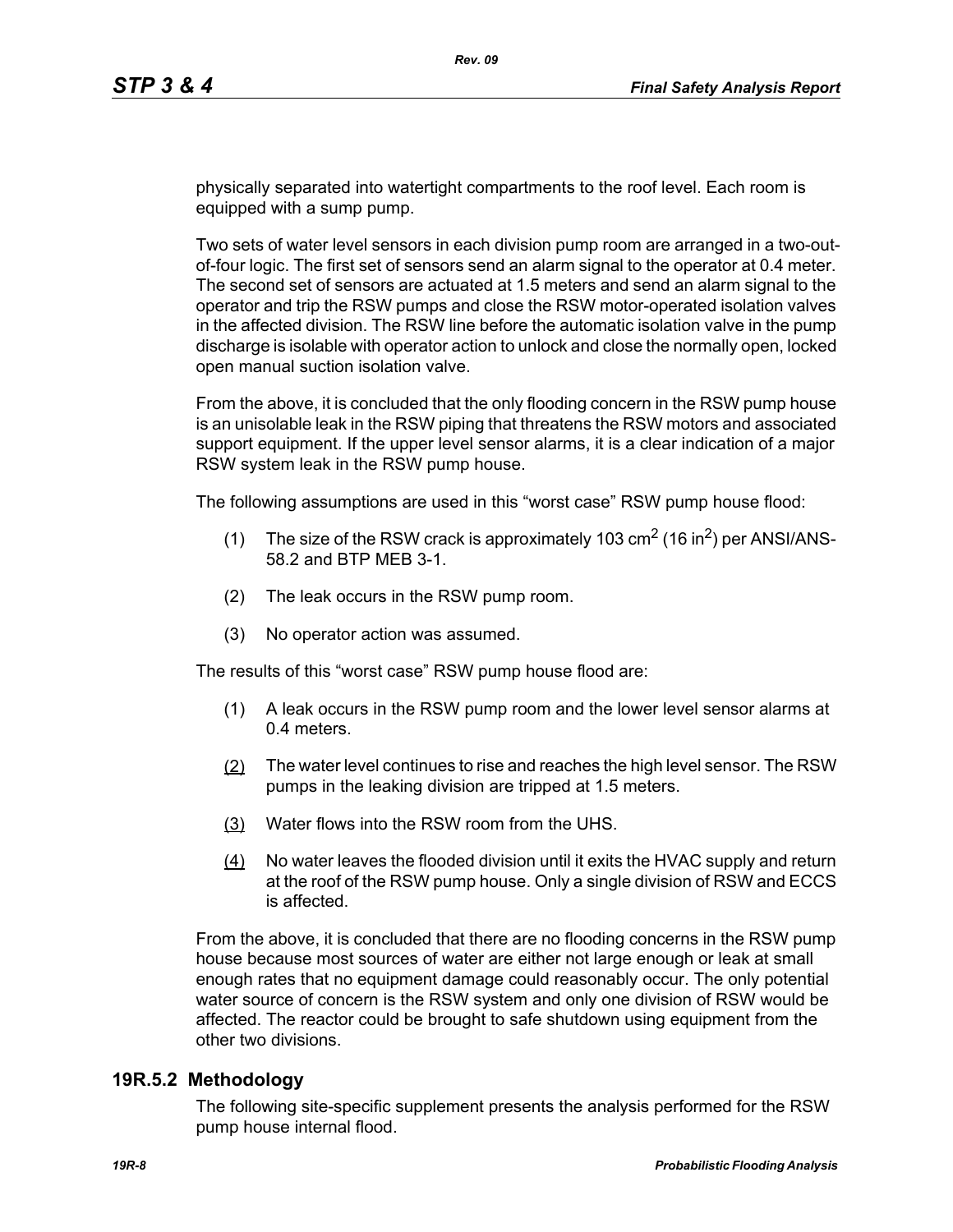(5) For the RSW pump house flood evaluation, the data developed to quantify the Control Building flooding is used to perform a similar bounding evaluation of the consequences of flooding in the RSW pump house.

## **19R.5.3 Turbine Building**

### STP DEP 1.2-2

*The turbine building does not contain any safety-related equipment* with the exception of instrumentation associated with Reactor Protection System and condensate pump motor trip circuit breakers*. But*Although the instrumentation and the circuit breakers are located at or above elevation 19700 TMSL (59'-3 1/2" MSL) well above the internal flood level described below and the external flood level of 40.0 ft MSL and prevented from the floods, *the flooding of the turbine building can initiate a reactor trip and may impact the safe shutdown of the plant if the water reaches the control building through the service building access tunnel. There are several water sources listed in Table 19R-1 that may leak into the turbine building. Only the two unlimited water sources (circulating water and turbine service water) are capable of flooding the turbine building and threatening safety equipment in the control building.*

#### STP DEP 10.4-2

The following site-specific supplement addresses the STP Site being a high PCHS design and having all openings to safety-related buildings below flood level closed.

*The circulating water system (CWS) has three* four *pumps* located in the main intake structure *and each pump has an associated motor operated isolation (shutoff) valve.*  All of the four pumps are normally operating. *The turbine service water (TSW) system has three pumps and three motor operated isolation valves. For a* the *high power cycle heat sink*PCHS *plant design* at STP 3 & 4 *(i.e., the heat sink is at an elevation higher than grade level of the turbine building), an additional isolation valve is installed in each line. All of these are classified as non-safety grade equipment. If a large pipe break develops either in the CWS or TSW piping and initiates flooding in the turbine building, it is necessary either to trip all of the pumps (for a low heat sink) or to close all of the valves of the associated system to terminate the flood. Four redundant safety grade water level sensors (operating in a two-out-of-four logic) in the condenser pit of the turbine building will generate a signal to alert the control room operator and trip all pumps and close all isolation valves in the CWS. TSW breaks must be manually mitigated but, due to the lower flow rate (Compared to CWS), sufficient time is available to trip the pumps or close isolation valves from the control room. A turbine trip and reactor shutdown will be initiated as a consequence of turbine building flooding.*

*If one or more pumps fail to trip or its associated valves fails* fail *to close, the water level may rise up to the top of the condenser pit and reach grade level. If the operator received an alarm from the level sensors, even though the automatic protective features failed, the operator could open the truck entrance door (roll up type door) to allow the flood water to exit the building. If the operator does not receive an alarm, it is assumed that insufficient time will be available for the operator to open the truck door*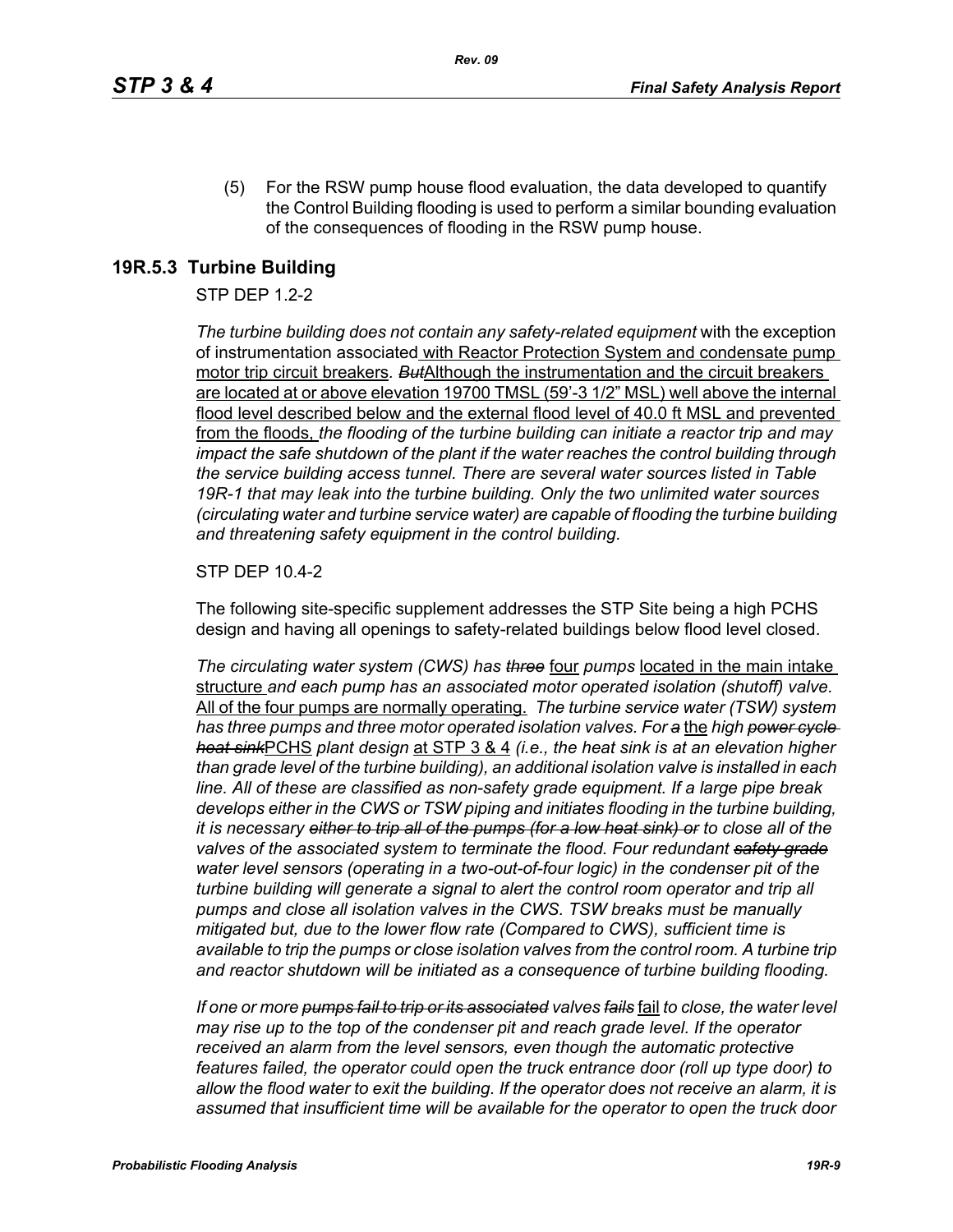for a CWS break before the water level would effectively cause binding of the door and *prevent opening. For TSW breaks, greater than 2 hours is available to open the door.*

*If the service building door fails open, the flood rate into the service building could be high enough to flood the service building to a significant level. Since the service building is the main entrance to the plant, personnel would hear or see the flood water and alert operators in the control room. Operator action could then be taken to manually trip the CWS or TSW pumps or close CWS or TSW valves. This is assuming that the level sensors failed but control circuitry for pump trip/valve isolation was still available.*

*If these actions failed, the flood waters would fill up the service building and could potentially enter the control or reactor buildings through several external normally closed watertight doors. On the first floor of the service building there is a watertight door which allows entrance to the reactor building cooling water (RCW) heat exchanger rooms. Failure of this door could allow the flood waters to damage equipment in all three safety divisions and potentially the battery room on the next level. If the watertight door to the RCW rooms does not fail, the water level would rise up in the service building to the next level where there are two watertight doors, one to the battery rooms of the control building and another to the reactor building clean access area. Failure of the watertight door to the battery rooms is assumed to result in core damage as loss of all DC (batteries and battery chargers) will occur. DC power is required for control of safe shutdown systems or to depressurize and use non-safetyrelated makeup sources such as condensate or AC independent water addition systems. Failure of the watertight door to the reactor building clean access area could result in damage to all three electrical divisions. If none of these watertight doors fail, flooding could continue to the next level where a normally open watertight door*, normally closed except for routine ingress and egress, *allows access to the control room area. Given the extensive flooding which had occurred to this point, the operators would have sufficient time and warning to* ensure that *close this watertight door* is closed*. If the door failed or the operators failed to close it, no core damage should occur because automatic initiation of safety systems such as the high pressure core flooder would ensure that the core remained covered with water. Continued flooding would then reach grade level where the water could exit the service building through the main entrance. It is assumed that failure of any of the external watertight doors (except the control room door) results in core damage.*

*Figures 19R-7 and 19R-8 are event trees which describe the turbine building flooding for low and high Power Cycle Heat Sink (PCHS) configurations, respectively.* Note that Figure 19R-7 does not apply to STP 3 & 4 because they are a high PCHS design as described in Section 2.4S.1.1. *The accident progression due to a large pipe break in the CWS (the worst case flooding) is described in the event tree. As the CWS break is bounding, no TSW flooding event trees were developed. The success or failure of each flood mitigating feature in the event tree diagram may have a significant impact on the result of accident progression. The event trees in Figures 19R-7 and 19R-8 are described as follows:*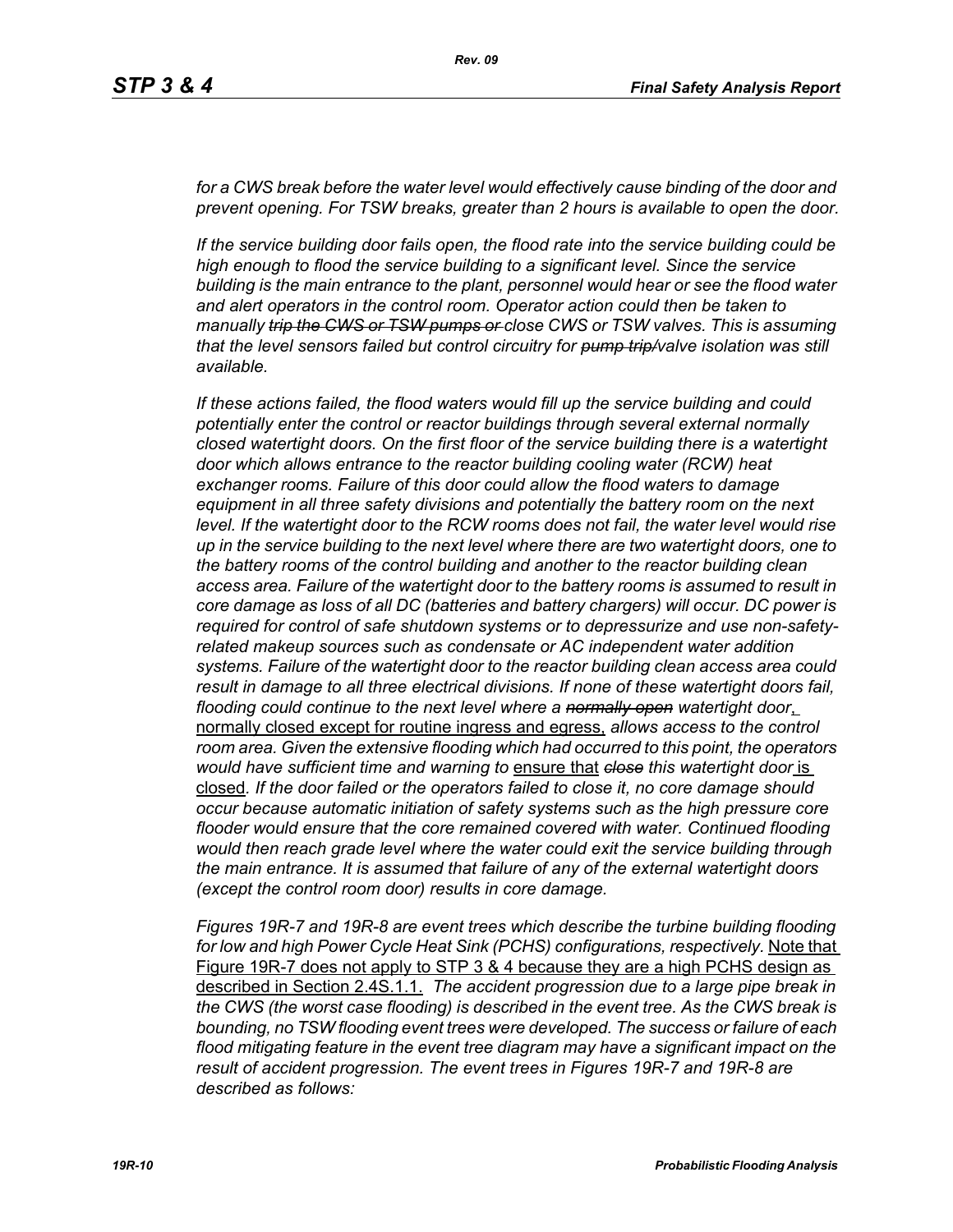- *(2) Four redundant safety-grade water level sensors (operating in two-our-offour-logic) in the condenser pit of the turbine building detect and alert control room operators about flooding (detection).*
- *(3) The bus breaker and/or pump breakers of CWS pumps open and trip all three*  operating *pumps (flooding prevention for low PCHS). Although siphoning could occur if the PCHS was higher than the bottom of the condenser pit, the siphon could not cause flooding to grade level. Therefore, the flood would be contained within the turbine building. In case of* the *high PCHS* design of STP 3 & 4, *the success probability of this feature is* not credited for turbine building flood mitigation *assumed to be zero.*
- *(4) CWS isolation valves close (flooding prevention for high or low PCHS).*
- *(8) The control room operator can prevent flood damage to safety-related equipment by manually tripping the GWS pumps or closing the CWS valves. It is assumed that if automatic features failed (given that the sensors did not*  fail) that control room actuations would also fail. If the sensors failed though, *it may be possible to manually close the valves or trip the pumps from the control room once the operator is aware of the flooding condition. The probability of success is higher if the sensors did not fail because the operator would receive two indications of flooding: early in the scenario from the sensors in the turbine building and later from personnel in the service building if the flood were to propagate to that point. In either case, the watertight doors in the control and reactor buildings can prevent damage to safety-related equipment.*

*The description of flooding for a high PCHS is the same as for a low PCHS except that the pump tripping feature is not credited.*

*The core damage frequency for turbine building flooding is extremely small for a low PCHS and slightly higher for a high PCHS* design of STP 3 & 4*.*

## **19R.5.4.1 RSW Line Breaks**

STP DEP 19R-1

*The RSW system is the only unlimited water source that could cause substantial flooding in the control building (Table 19R-1). It is highly unlikely that RSW flooding could damage more than one safety division. But the occurrence of several unlikely random failures and operator errors could result in flooding damage to equipment in all three RCW divisions.* 

*The safety-related RCW motors are located on the -8,200 mm elevation (the lowest level of the control building) in three RSW/RCW rooms which are physically separated from each other by concrete walls and watertight doors. Each RSW/RCW room is also equipped with a sump pump.*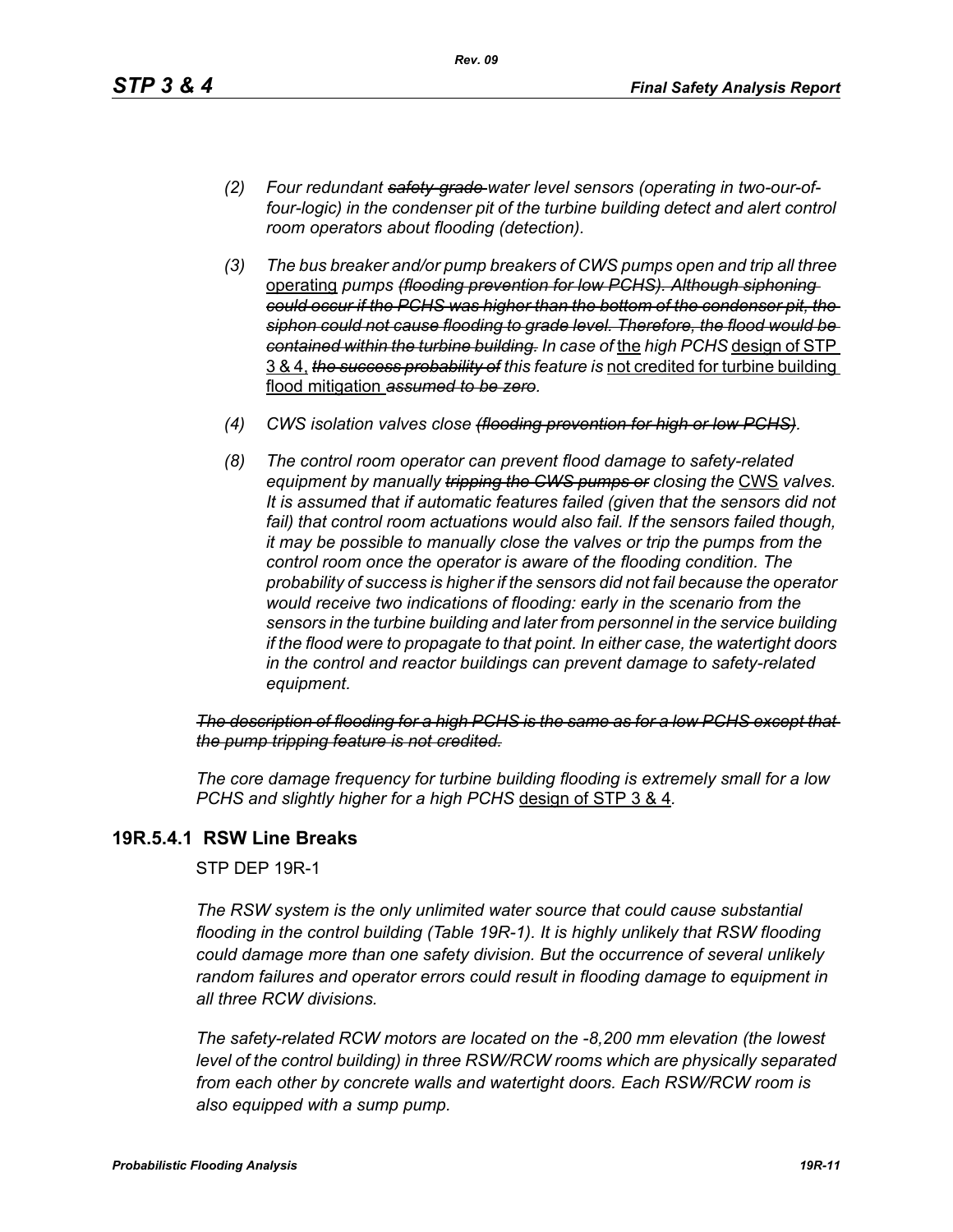*Each of the three RSW divisions has two safety grade pumps* and *safety grade motor operated isolation (shutoff) valves, and anti-siphon capability (e.g., vacuum breaker) (Figure 19R-2). During normal operation, one pump in each divsion*division *is operating and the other pump is in standby. If a large leak or a pipe break develops in any one of the RSW/RCW rooms, tripping the pump and closing the associated valves in the affected division will stop the flooding. If the RSW pump trips* and*but* one *isolation valves fail*s *to close, then the* redundant set of isolation valves *anti-siphon capability prevent continued flooding. Four redundant safety grade water level sensors (operating in a two-out-of-four logic) at the lower level (0.4 meter) of the control building will generate a signal to alert the control room operator. If the control* room operator fails to take appropriate action to stop the water flow, the second set of *level sensors will actuate when the water reaches the 1.5 meter level of the room. At this level, the sensors (operating in two-out-of-four logic) not only send an alarm signal to the operator but also trip the affected RSW pump and close all the isolation valves. The upper level sensors are diverse from the lowest level sensors.*

#### **19R.5.6 RSW Pump House**

The following site-specific supplement presents the analysis performed for the RSW pump house internal flood.

The RSW pump house contains the safety-related RSW system, which is used to remove the heat from the RCW heat exchangers. The RSW pump house could potentially be flooded by the RSW system which is an unlimited water source. Unisolated breaks in the fire water system could cause inter-divisional flooding since the RSW divisional separation splits the RSW pump house into three, watertight compartments. Watertight doors separate the RSW divisions.

#### **19R.5.6.1 RSW Line Breaks**

The UHS is an unlimited water source that could cause substantial flooding in the RSW pump house (Table 19R-1). It is highly unlikely that RSW flooding could damage more than one safety division. But the occurrence of several unlikely random failures and operator errors could result in flooding damage to equipment in all three RSW divisions.

The safety-related RSW pump motors are located on the lowest level of the RSW pump house in three RSW pump rooms which are physically separated from each other by concrete walls and watertight doors. Each RSW pump room is also equipped with a sump pump.

Each of the three RSW divisions has two safety grade pumps, safety grade discharge MOVs, a common header supply and return MOV and manually operated, normally open and locked open pump suction isolation valves. During normal operation, one pump in each division is operating and the other pump is in standby. If a large leak or a pipe break develops in any one of the RSW rooms, tripping the pump and closing the associated MOVs in the affected division will stop the flooding if it is downstream of the pump discharge MOV or in the RSW return line to the UHS. If the break is upstream of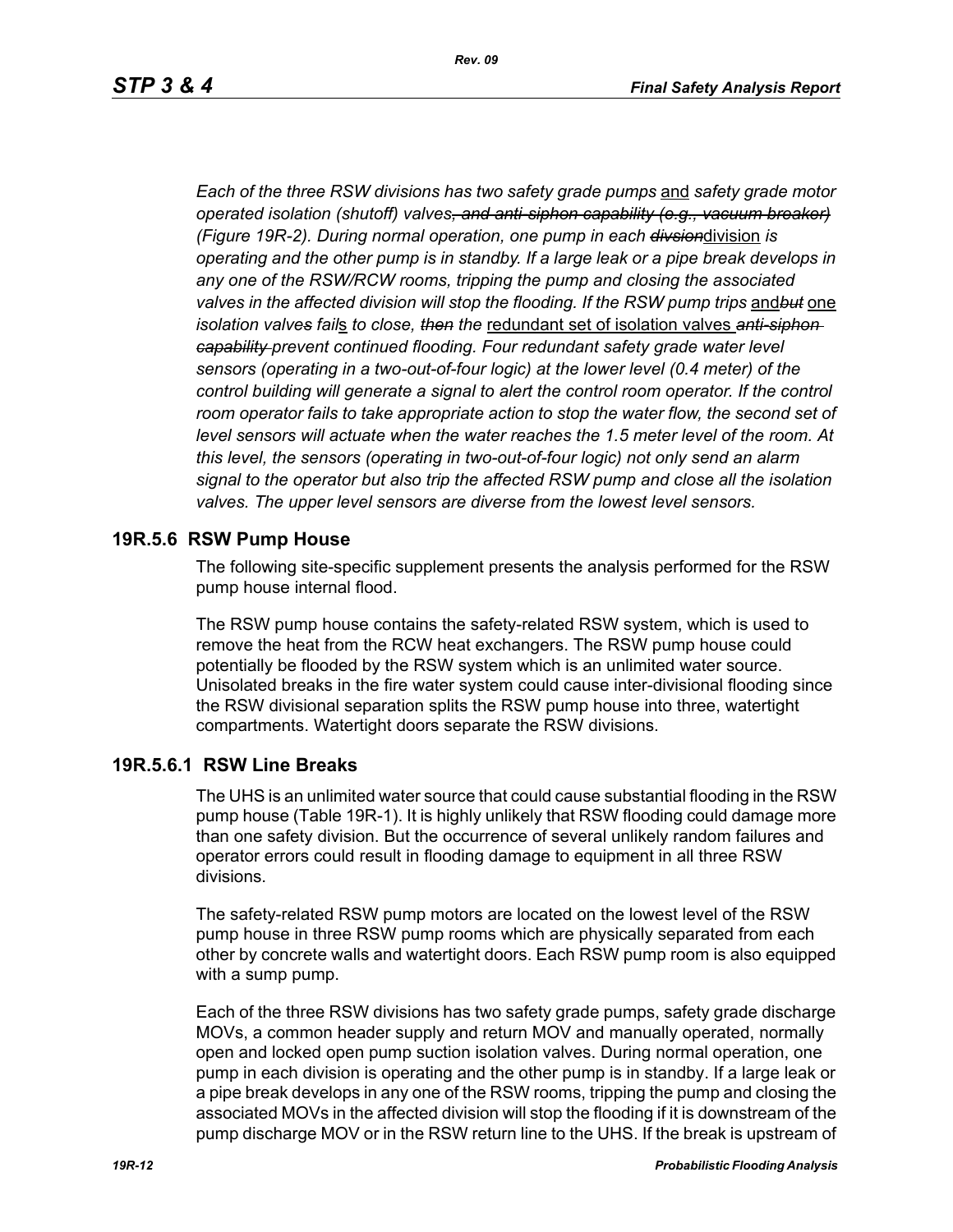the RSW discharge MOV, the break is unisolable without operator action to close the manually operated suction isolation valves. Four redundant safety-grade water level sensors (operating in a two-out-of-four logic) at the lower level (0.4 meter) of the RSW pump room will generate a signal to alert the control room operator. If the control room operator fails to take appropriate action to stop the water flow, the second set of level sensors will actuate when the water reaches the 1.5 meter level of the room. At this level, the sensors (operating in two-out-of-four logic) not only send an alarm signal to the operator but also trip the affected RSW pump and close all the isolation valves. The upper level sensors are diverse from the lower level sensors.

It is assumed that one division of RSW is lost in the event of flooding in the RSW pump room. Failure of the watertight doors between the RSW divisions will allow the flood water into a second, or third RSW pump room. Failure of all RSW pump rooms will require core cooling from the power conversion system or the AC independent water addition system (ACIWA).

A large pipe break in the RSW supply line in the RSW pump room is considered to be the worst case flooding in the RSW pump house. The description of events follows:

- (1) A large RSW pipe break occurs in an RSW pump room (flooding initiator).
- (2) Four redundant safety grade water level sensors located at the 0.4 m level detect and alert the control room operator about flooding (detection).
- (3) The operator investigates the presence of water and isolates the flooding by tripping the affected pump and/or closing the manually operated suction isolation valve (flooding prevention).
- (4) If the first level of detection fails or the operator fails to isolate the flowing water, then water continues rising in the room and the second set of diverse sensors located at 1.5 meters detects the water and trips the affected pump and closes the five automatic motor operated valves in the RSW division. Meanwhile the signal alerts the control room operator of the flooding condition (flooding prevention).
- (5) If the operator is successful in isolating the flooding, one safety division is assumed lost, otherwise the loss of all three safety divisions may occur (flooding mitigation).
- (6) In the unlikely event that the flood is not mitigated by automatic means or operator action, the water rises to the electrical and HVAC room and floods the entire RSW compartment. Water exits the compartment through the HVAC intake and discharge vents.
- (7) Failure of a watertight door at the pump room or the electrical and HVAC room could allow a second division of RSW to become flooded.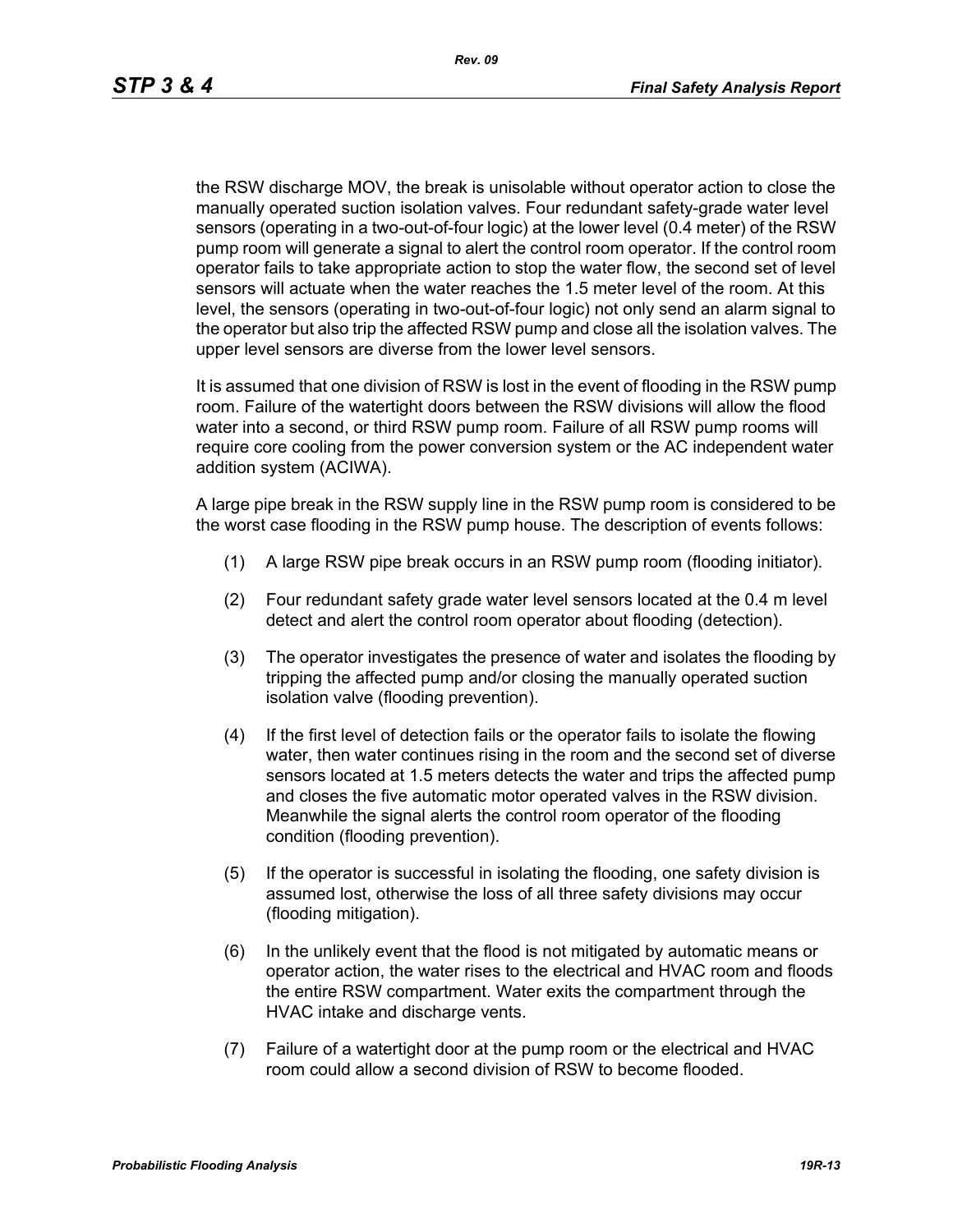- (8) Common cause failure of multiple watertight doors will disable the entire RSW system, forcing the plant to rely on the Power Conversion System and the ACIWA.
- (9) Reactor safe shutdown using available equipment (reactor shutdown).

The core damage probability for an RSW pump house flood is estimated to be extremely small.

## **19R.6.1 Results**

The following site-specific supplement presents the analysis performed for the RSW pump house internal flood.

*The results from the ABWR probabilistic risk analysis are shown in Table 19R-6 for the turbine, control and reactor buildings*, and the RSW pump house*. This conservative bounding analysis shows that the CDF for internal flooding is very small and is less than the total plant CDF.*

## **19R.6.2 Insights Gained from Analysis**

STP DEP 19R-1

The following site-specific supplement presents the analysis performed for the RSW pump house internal flood.

*Completion of the ABWR probabilistic flooding analysis has led to the following insights on the flooding mitigation capability of the ABWR:*

- *(1) The ABWR due to its basic layout and safety design features is inherently capable of mitigating potential internal flooding. Safety system redundancy and physical separation for flooding by large water sources along with alternate safe shutdown features in buildings separated from flooding of safety systems give the ABWR significant flooding mitigation capability. Also, fire protection features such as floor and wall penetrations and fire barriers help to contain potential flood sources.*
- *(2) Due to the inherent ABWR flooding capability discussed above, only a small number of flooding specific design features must be relied on to mitigate all potential flood sources. The flood specific features are: watertight doors on control and reactor building entrances, ECCS rooms, and RCW rooms*, and all levels of the RSW pump house*; floor drains in reactor and control building; RSW pump trip,* redundant *isolation valve closure and actuation of anti*siphon capability on high water level in the RCW rooms or RSW pump rooms; *CWS pump trip and valve closure on high water level in the condenser pit; and sump overfill lines on floor B1F of the reactor building.*
- *(3) All postulated floods can be mitigated without taking credit for operation of sump pumps.*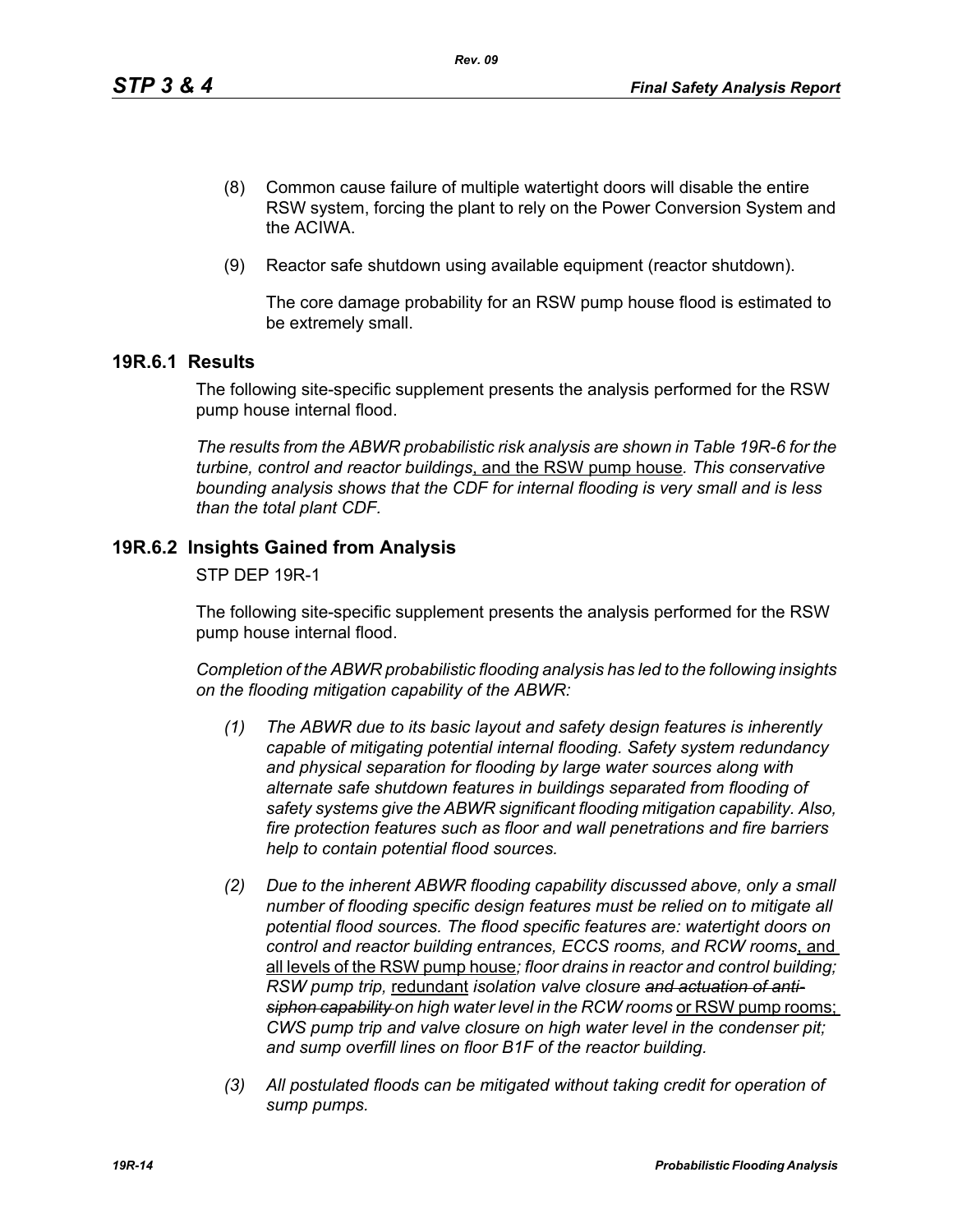*(4) While timely operator action can limit potential flood damage, all postulated floods can be adequately mitigated (from a risk perspective) without operator action.*

# **19R.6.4 Operator Actions**

STP DEP T1 5.0-1

The following site-specific supplement addresses the STP 3&4 design that has all openings to safety-related buildings below the Design Basis Flood (DBF) level closed.

*(1) Close* Verify all *watertight door*s *at* the *entrance to the control room* and Reactor Building *area*s are closed *if floods in the turbine building result in service building flooding.*

The following site-specific supplement presents the analysis performed for the RSW pump house internal flood.

(6) A leak in the RSW supply line before the manually-operated, locked open suction isolation valve cannot be isolated. This line is designed to break exclusion criteria which minimizes the likelihood of a major failure or leak.

*In the PRA, operator action of responding to a flood alarm has been modeled. Floods in the turbine, control and reactor buildings*, or the RSW pump house *result in alarms in the control room. It is assumed that flood procedures exist and operators are well trained to respond to flooding events. The operator failure probability depends upon the time available for taking action and are conservative values based on engineering judgment. The operator actions are not important in the sense that automatic actions will prevent core damage. However, timely operator action could limit the consequences of flood events.* 

### **19R.6.6 Conclusions**

The following site-specific supplement addresses the STP site being a high PCHS design.

*The conclusions from the ABWR probabilistic flooding analysis is that the risk from internal flooding is acceptably low. The estimated core damage frequency from all internal flood sources is very small for a low PCHS and slightly higher for a* the *high PCHS* design of STP 3 & 4*.*

## **19R.7 External Flooding Evaluation**

STP DEP T1 5.0-1

Summarized in the sections below is the probabilistic risk assessment (PRA) external flooding assessment for the STP 3 & 4 plants. External flooding is defined as intrusion of water from sources outside of plant buildings such that the ability of the plant to achieve safe shutdown is affected.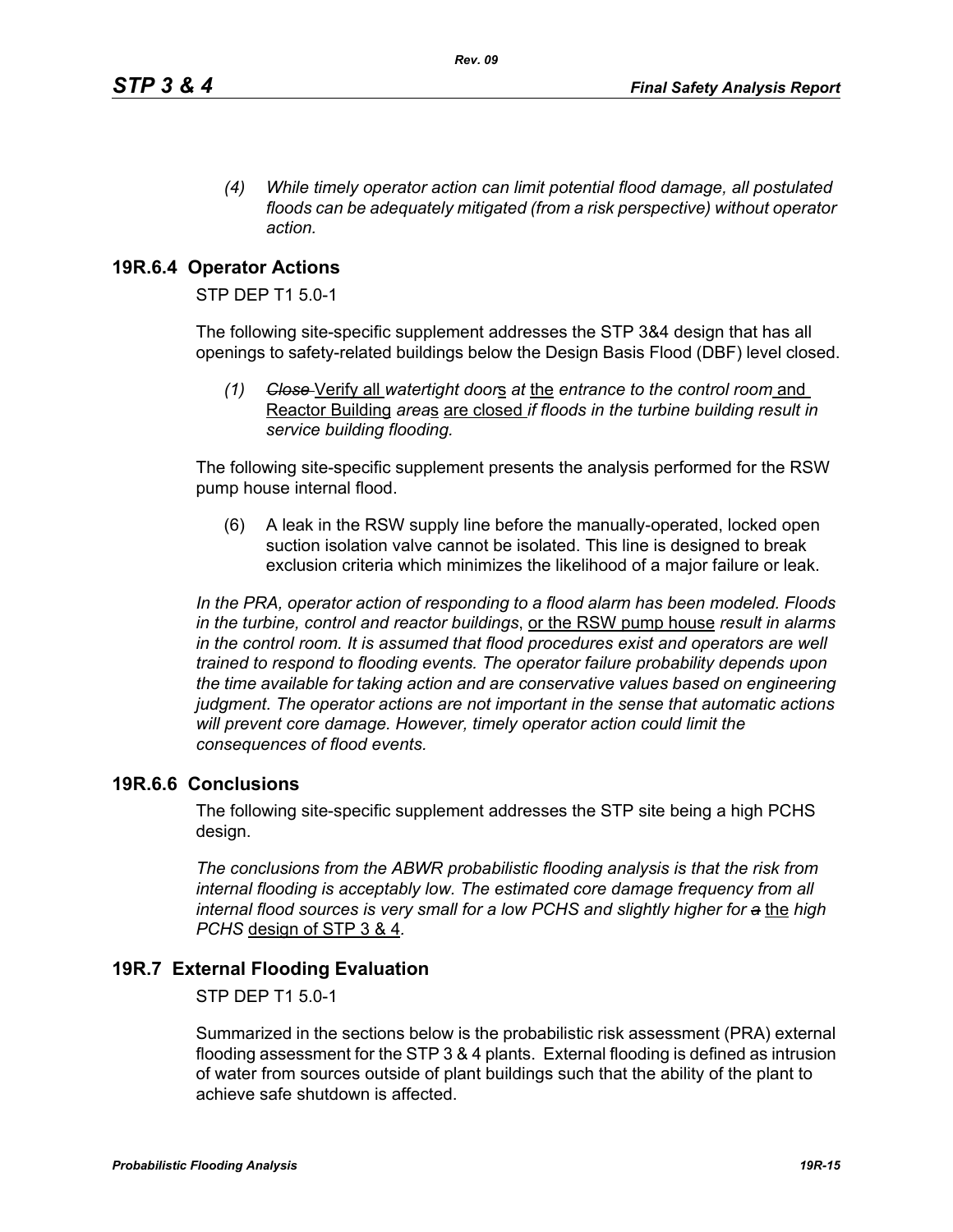## **19R.7.1 Methodology**

STP DEP T1 5.0-1

The "Addenda to ASME/ANS RA-S–2008, Standard for Level 1/Large Early Release Frequency Probabilistic Risk Assessment for Nuclear Power Plant Applications, ASME/ANS RA-Sa–2009" (Reference 19R-5), contains screening criteria for external events other than fire and seismic events in Subsection 6-2.3. In NUREG-1407 (Reference 19R-6), the NRC recommended a similar set of screening criteria for the Individual Plant Examination of External Events (IPEEE) required of all operating nuclear power plants.

In ASME/ANS RA-Sa–2009, Subsection 6-2.3, the fundamental criteria for screening external events other than fire and seismic events are as below:

> "There are three fundamental screening criteria embedded in the requirements here, as follows. An event can be screened out either

- *a.* if it meets the criteria in the NRC's 1975 Standard Review Plan (SRP) or a later revision; or
- *b.* if it can be shown using a demonstrably conservative analysis that the mean value of the frequency of the design-basis hazard used in the plant design is less than  $\sim 10^{-5}$ /yr and that the conditional core damage probability is  $\leq 10^{-1}$ , given the occurrence of the design-basis hazard event; or
- *c.* if it can be shown using a demonstrably conservative analysis that the CDF is  $<$ 10<sup>-6</sup>/vr."

The STP design for safety-related systems, structures and components satisfies the requirements of Standard Review Plan 3.4.2, Revision 3 which was in effect at the time of the Combined License Application. Criterion (a) of ASME/ANS RA-Sa–2009 Subsection 6-2.3 is satisfied for the external flood scenarios and these events are screened from detailed quantitative evaluation.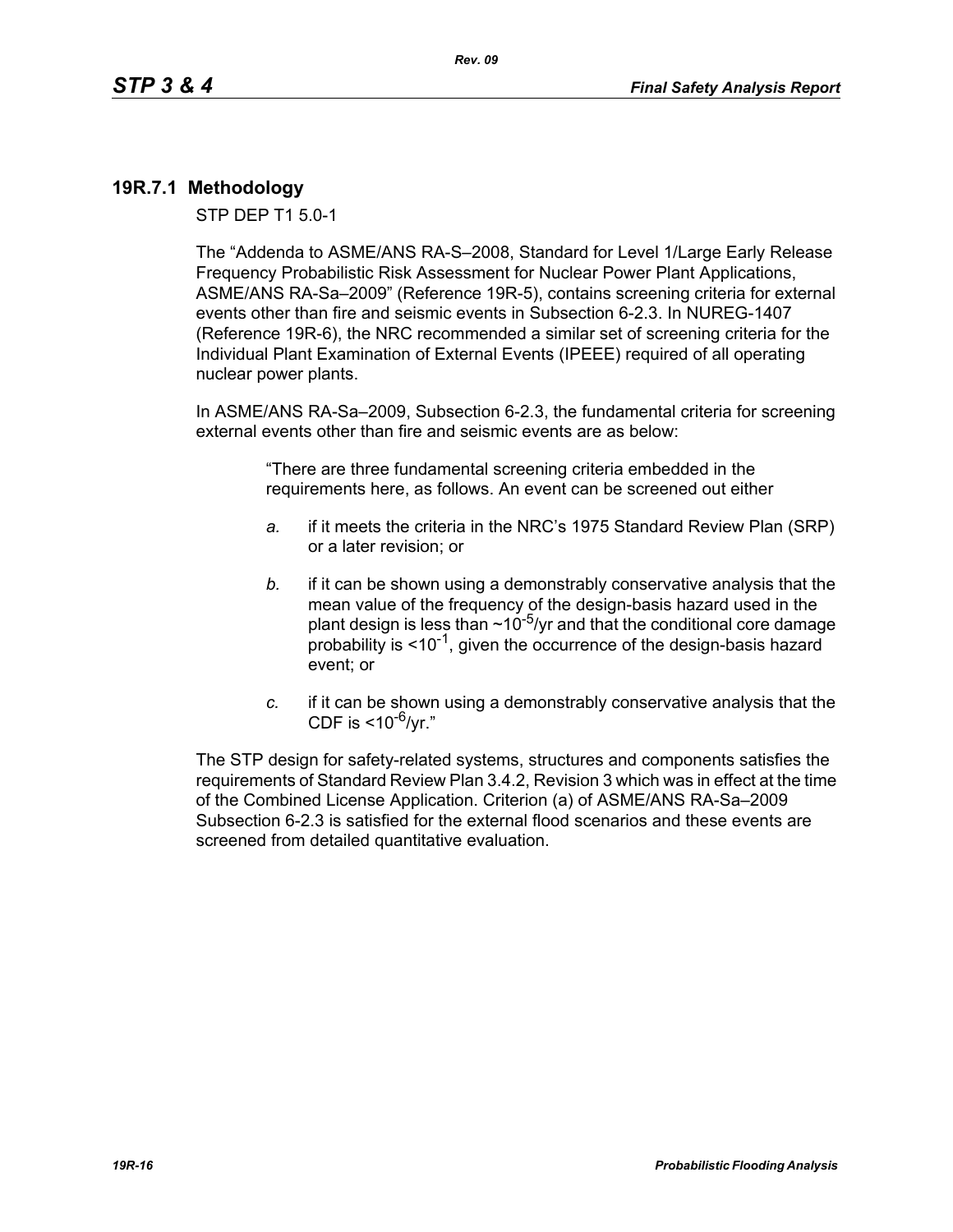### **19R.8 References**

The following site-specific supplement provides references.

- 19R-1 STPEGS 1&2 UFSAR Section 2.4, Hydrologic Engineering, Revision 13.
- 19R-2 "Prediction of Embankment Dam Breach Parameters," DSO-98-004, Dam Safety Office, Water Resources Research Laboratory, US Department of the Interior, Bureau of the Interior, July, 1998.
- 19R-3 South Texas Project Electric Generating Station Level 2 Probabilistic Safety Assessment and Individual Plant Examination, Revision 0.
- 19R-4 ANS 2.8-1992, Determining Design Basis Flooding at Power Reactor Sites, American Nuclear Society, 1992.
- 19R-5 Addenda to ASME/ANS RA-S–2008, Standard for Level 1/ Large Early Release Frequency Probabilistic Risk Assessment for Nuclear Power Plant Applications, ASME/ANS RA-Sa–2009, American Society for Mechanical Engineers and American Nuclear Society, February, 2009.
- 19R-6 "Procedural and Submittal Guidance for the Individual Plant Examination of External Events (IPEEE) for Severe Accident Vulnerabilities," Report NUREG-1407, U.S. Nuclear Regulatory Commission (1991).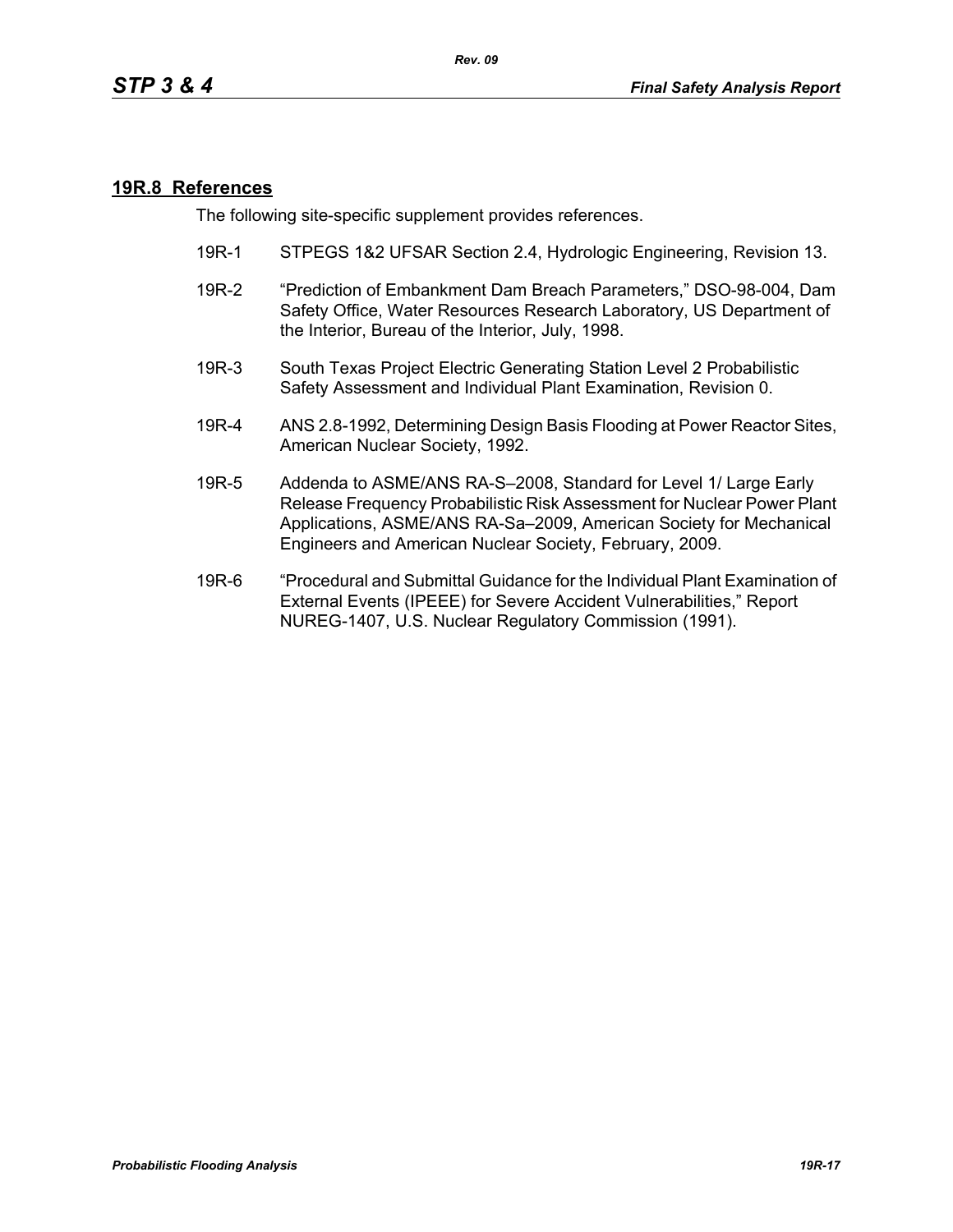| <b>Source</b>                                     | Capacity                                  | <b>Flow Rate</b>                                                                                                     | <b>Turbine</b><br><b>Building</b> | <b>Control</b><br><b>Building</b> | <b>RSW</b><br>Pump<br><b>House</b> | <b>Reactor</b><br><b>Building</b> | <b>Service</b><br><b>Building</b> | Radwaste<br><b>Building</b> |
|---------------------------------------------------|-------------------------------------------|----------------------------------------------------------------------------------------------------------------------|-----------------------------------|-----------------------------------|------------------------------------|-----------------------------------|-----------------------------------|-----------------------------|
| <b>Reactor Service Water Unlimited</b><br>(RSW)   |                                           | 499.67-675<br>liters/sec/divpump.<br>(7,92010,700<br>GPM/ <del>div</del> pump.)<br>(6 pumps)                         |                                   | $\chi$                            | $\boldsymbol{\mathsf{X}}$          |                                   |                                   |                             |
| <b>Turbine Service Water</b>                      | Unlimited                                 | 42,6481,278 liters/s/pump<br>(45,00020.255 GPM/Pump)<br>(3 pumps)                                                    | $\chi$                            |                                   |                                    |                                   |                                   |                             |
| Circulating Water (CW) Unlimited                  |                                           | 42,64818.927/iters/s/pump<br>(200,00300.000<br>GPM/pump)<br>$(34$ pumps)                                             | $\boldsymbol{X}$                  |                                   |                                    |                                   |                                   |                             |
| Fire Water                                        | (330,000 gal/tank)<br>$(2 \text{ tanks})$ | 1,249,182 liters/tank 9.4694.6 liters/s/2-pumps<br>(4502788 GPM/pump<br>(2 pumps)                                    | $\chi$                            | $\chi$                            | $\boldsymbol{\mathsf{X}}$          | $\chi$                            | $\chi$                            | $\chi$                      |
| <b>Reactor Building</b><br>Cooling<br>Water (RCW) | 257,407 liters/div.<br>(68,000 gal/div)   | 360.874040 liters/s (A,B)<br>$(5, 7206252 \text{ GPM } (A, B))$<br>305.36344 liters/s (C)<br>(4,8405466 GPM (C)      |                                   | $\chi$                            |                                    | $\chi$                            |                                   | $\chi$                      |
| <b>HVAC Normal Cooling</b><br>Water (HNCW)        | 113,562 liters<br>$(30,000 \text{ gal})$  | 406.94286 liters/s<br>(46954535 GPM)<br>$(5$ pumps)                                                                  |                                   | $\chi$                            |                                    | $\pmb{\chi}$                      | $\chi$                            | X                           |
| <b>HVAC Emergency</b><br>Cooling Water (HECW)     | 113,562 liters<br>$(30,000 \text{ gal})$  | 7.57 - 43.8815.77 liters/s<br>(120-200250 GPM)<br>(Chilled)<br>21.51-35.58 liters/s<br>(341-564) GPM)<br>(Condenser) |                                   | X                                 |                                    | $\pmb{\chi}$                      | $\pmb{\chi}$                      | $\pmb{\chi}$                |

*Probabilistic Flooding Analysis* 

**Probabilistic Flooding Analysis**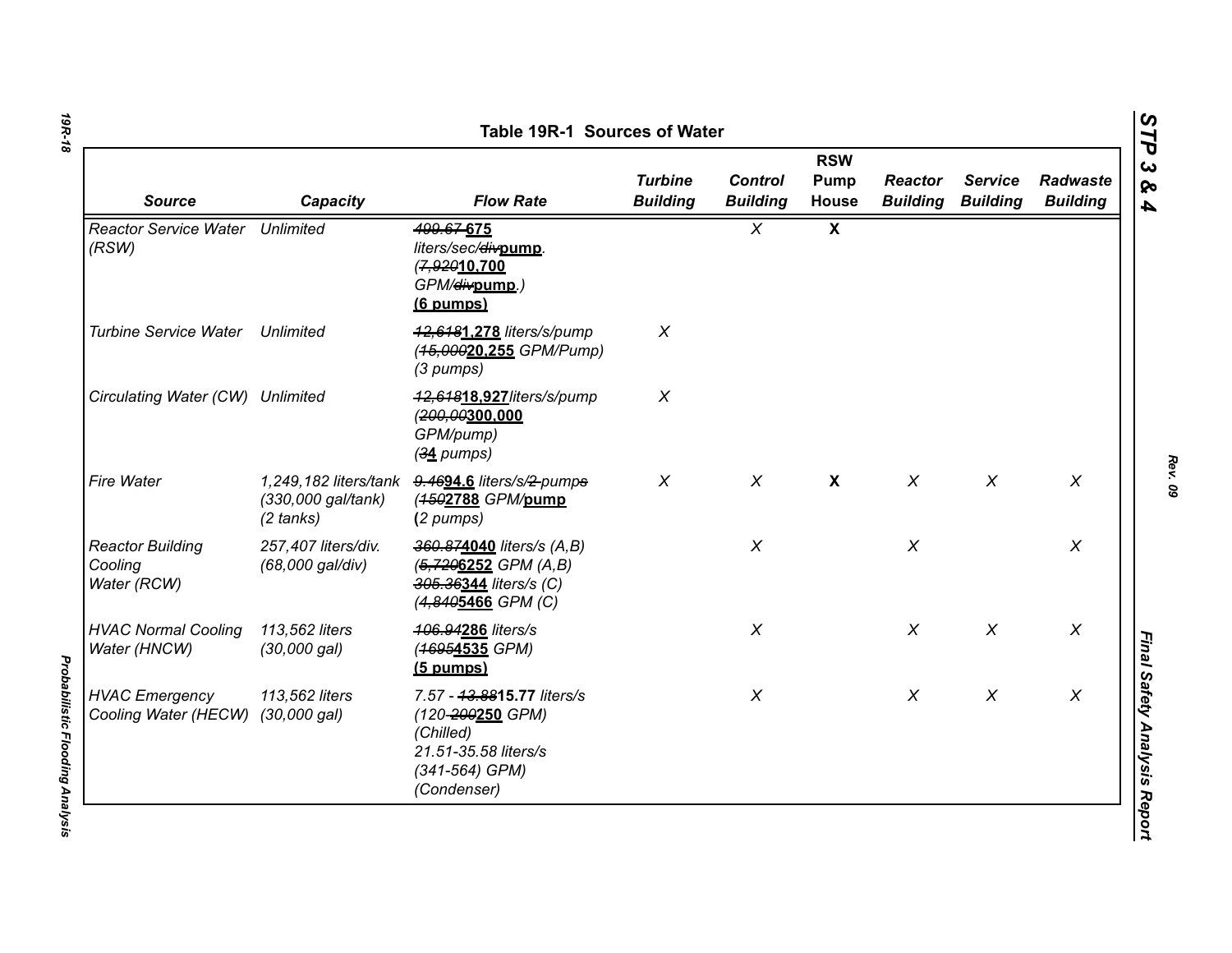| 104.10 liters/s<br>$\chi$<br>$\chi$<br>$\chi$<br>2,108,468 liters<br>(557,000 gal)<br>$(1,650$ GPM)<br>757,080 liters<br>19.43 liters/s<br>$\pmb{\chi}$<br>(200,000 gal)<br>(308 GPM)<br>378,540 liters<br>$\chi$<br>4829.612524 liters/s<br>$(100,000$ gal)<br>(29,00040,000 GPM)<br>$\pmb{\chi}$<br>$\pmb{\times}$<br>757,080 liters<br>2110.822750 liters/s<br>(33,60043,600 GPM)<br>(4 pumps)<br>$\boldsymbol{X}$<br>12.62 liter/s<br>liters | <b>Source</b>                | Capacity         | <b>Flow Rate</b> | <b>Turbine</b><br><b>Building</b> | <b>Control</b><br><b>Building</b> | <b>RSW</b><br><b>Pump</b><br>House | <b>Reactor</b><br><b>Building</b> | <b>Service</b><br><b>Building</b> | Radwaste<br><b>Building</b> |
|--------------------------------------------------------------------------------------------------------------------------------------------------------------------------------------------------------------------------------------------------------------------------------------------------------------------------------------------------------------------------------------------------------------------------------------------------|------------------------------|------------------|------------------|-----------------------------------|-----------------------------------|------------------------------------|-----------------------------------|-----------------------------------|-----------------------------|
| Makeup Water<br>(Purified)<br><b>Turbine Cooling Water</b><br>(TCW)<br>Feedwater<br>City Water Suppression Unlimited 3,579,754<br>Pool                                                                                                                                                                                                                                                                                                           | Makeup Water<br>(Condensate) |                  |                  |                                   |                                   |                                    |                                   |                                   |                             |
|                                                                                                                                                                                                                                                                                                                                                                                                                                                  |                              |                  |                  |                                   |                                   |                                    |                                   |                                   |                             |
|                                                                                                                                                                                                                                                                                                                                                                                                                                                  |                              |                  |                  |                                   |                                   |                                    |                                   |                                   |                             |
|                                                                                                                                                                                                                                                                                                                                                                                                                                                  |                              |                  |                  |                                   |                                   |                                    |                                   |                                   |                             |
|                                                                                                                                                                                                                                                                                                                                                                                                                                                  |                              | $(947, 674$ gal) |                  |                                   |                                   |                                    |                                   |                                   |                             |
|                                                                                                                                                                                                                                                                                                                                                                                                                                                  |                              |                  |                  |                                   |                                   |                                    |                                   |                                   |                             |
|                                                                                                                                                                                                                                                                                                                                                                                                                                                  |                              |                  |                  |                                   |                                   |                                    |                                   |                                   |                             |
|                                                                                                                                                                                                                                                                                                                                                                                                                                                  |                              |                  |                  |                                   |                                   |                                    |                                   |                                   |                             |
|                                                                                                                                                                                                                                                                                                                                                                                                                                                  |                              |                  |                  |                                   |                                   |                                    |                                   |                                   |                             |
|                                                                                                                                                                                                                                                                                                                                                                                                                                                  |                              |                  |                  |                                   |                                   |                                    |                                   |                                   |                             |
|                                                                                                                                                                                                                                                                                                                                                                                                                                                  |                              |                  |                  |                                   |                                   |                                    |                                   |                                   |                             |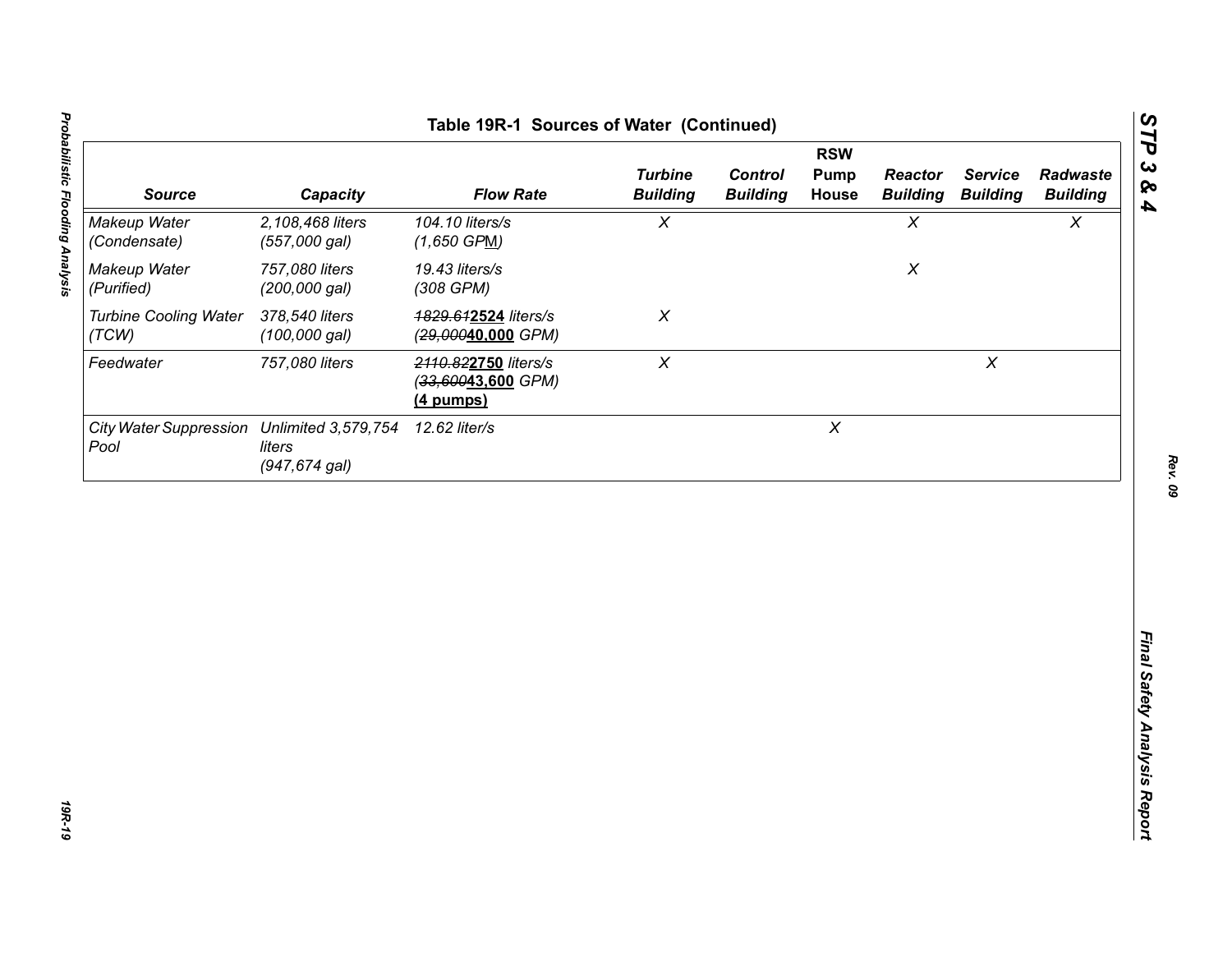## **Table 19R-6 Internal Flooding Core Damage Frequency (CDF)**

The information in this table is incorporated by reference with the following site-specific supplement: Low PCHS is not applicable to STP 3 & 4. The results for the site-specific RSW pump house internal flooding core damage frequency (CDF) applicable to the high PCHS of the STP 3&4 site is contained in plant-specific documentation that is not part of the FSAR.

| CDF (per reactor year) |                       |                   |  |  |  |  |
|------------------------|-----------------------|-------------------|--|--|--|--|
| <b>Building</b>        | Low PCHS <sup>*</sup> | <b>High PCHS*</b> |  |  |  |  |
| <b>Turbine</b>         | Not Applicable        |                   |  |  |  |  |
| Control                | Not Applicable        |                   |  |  |  |  |
| Reactor                | Not Applicable        |                   |  |  |  |  |
| <b>RSW Pump House</b>  | Not Applicable        | $**$              |  |  |  |  |
| Total                  | Not Applicable        |                   |  |  |  |  |

\*\* Not part of FSAR (contained in plant-specific PRA documentation).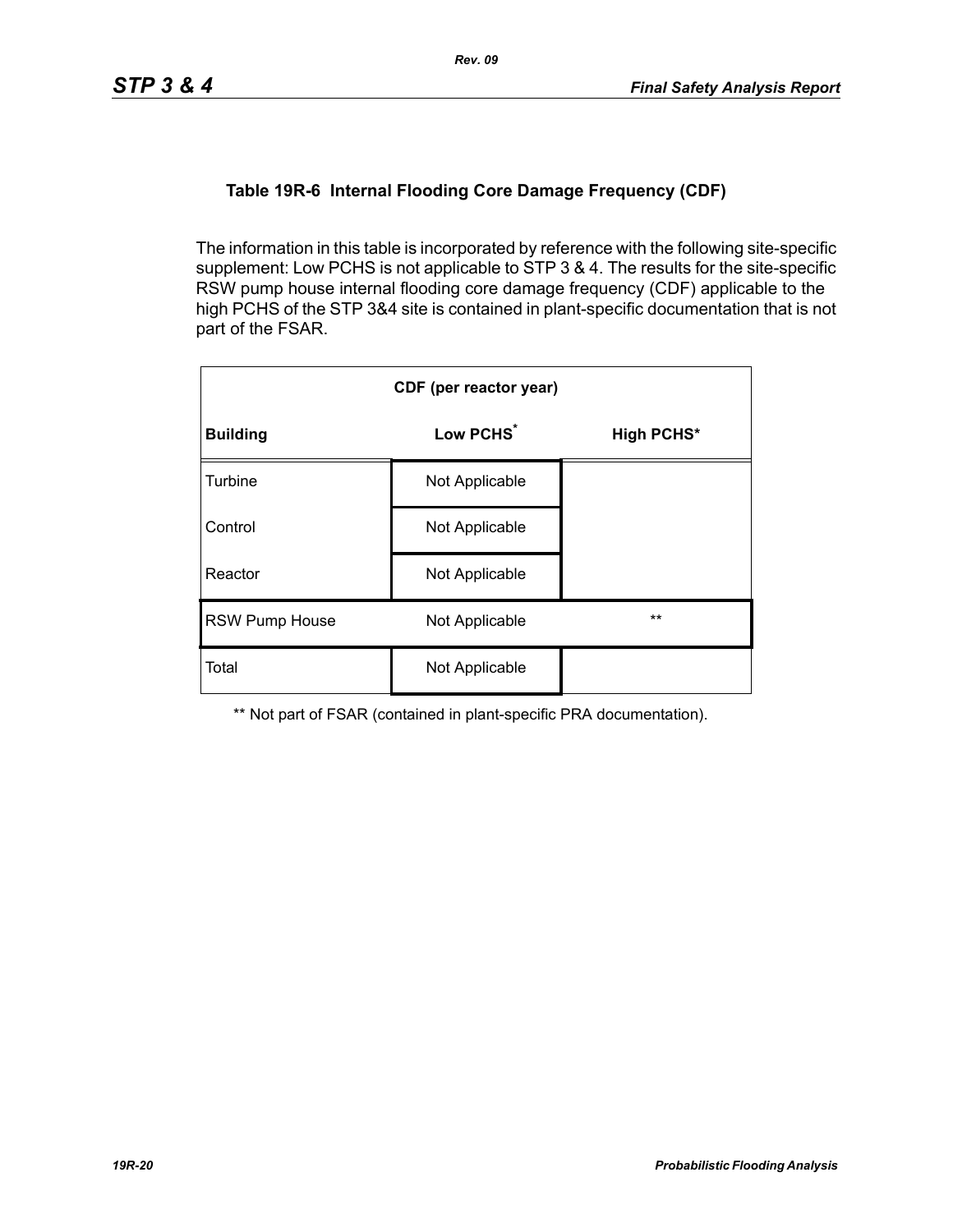| <b>Feature</b>                                                                                                                                                  | <b>Benefit</b>                                                                            |
|-----------------------------------------------------------------------------------------------------------------------------------------------------------------|-------------------------------------------------------------------------------------------|
| <b>RSW Pump House</b>                                                                                                                                           |                                                                                           |
| RSW pump rooms and electrical and HVAC<br>rooms have watertight doors.                                                                                          | Prevent flooding in one division from<br>affecting other divisions.                       |
| Watertight doors in the RSW pump house<br>are alarmed in the Control Room if not<br>dogged closed                                                               | Additional barrier to ensure watertight<br>integrity between pump rooms is<br>maintained. |
| Floor drains route water to first floor (RSW)<br>pump rooms).                                                                                                   | Protects equipment in rooms from water<br>damage and directs water to sump pumps.         |
| RSW pump rooms have sump pumps.                                                                                                                                 | Remove flood water from room to prevent<br>damage to equipment.                           |
| RSW pump room floor water level sensors<br>alarm at 0.4 meter and trip RSW pumps and<br>close redundant isolation valves at 1.5<br>meters in affected division. | Alert operator to RSW leak and shutoff RSW<br>supply if flooding were to continue.        |
| RCW/RSW room floor water level sensors alarm at<br>0.4 meter and trip RSW pumps and close redundant<br>isolation valves at 1.5 meters in affected division.     | Alert operator to RCW leak and shutoff RSW<br>supply if flooding were to continue.        |

# **Table 19R-7 ABWR Features to Prevent/Mitigate Flooding (Continued)**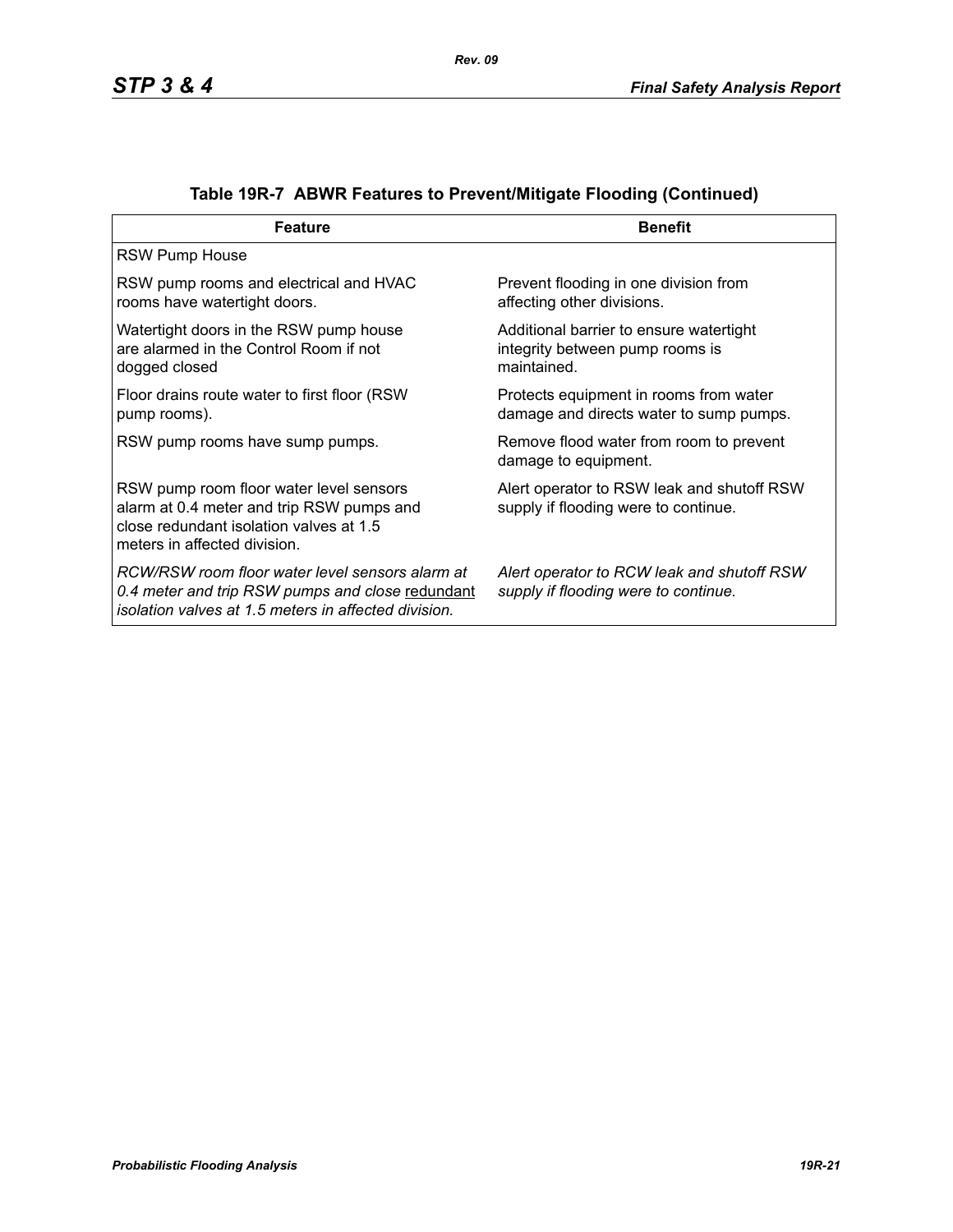# **Figure 19R-6 Reactor Building Arrangement - Elevation 12300 mm (1F)**

Figure 19R-6 is replaced by Chapter 21, Figure 1.2-8.